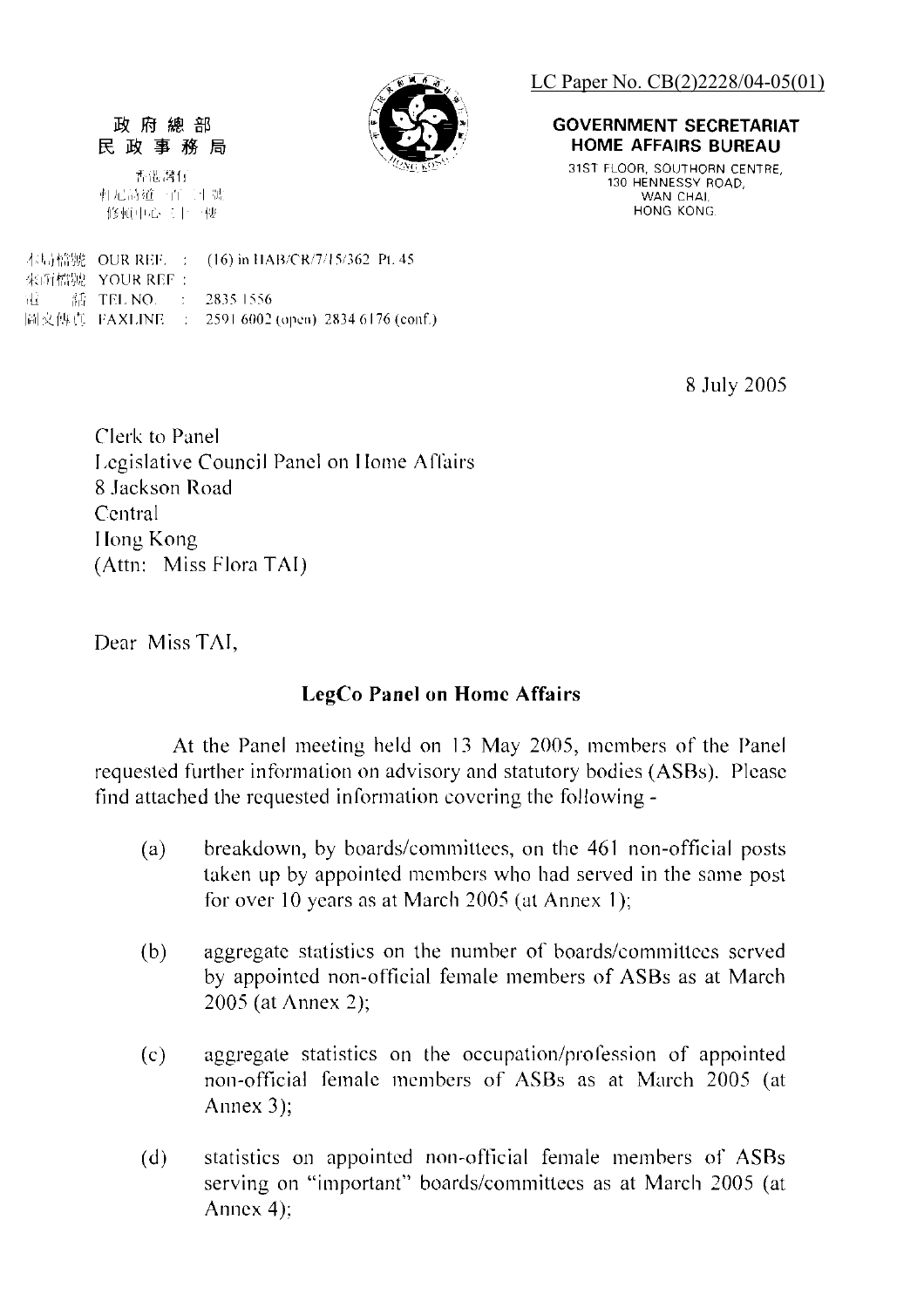- $(e)$ aggregate statistics on the occupation/profession of appointed non-official male members of ASBs as at March 2005 (at Annex  $5)$ ;
- the affiliations to political parties/political groups of the 21  $(f)$ non-official members appointed to ASBs serving on more than six boards/committees as at March 2005 (at Annex 6); and
- the factors that the Administration had taken into consideration in  $(g)$ concluding that the Administration should not require an appointee to disclose, on a compulsory basis, sensitive personal data relating to his/her affiliations to political parties/political groups (at Annex 7).

Yours faithfully.

(Miss Joanna C H Choi) for Secretary for Home Affairs

Encl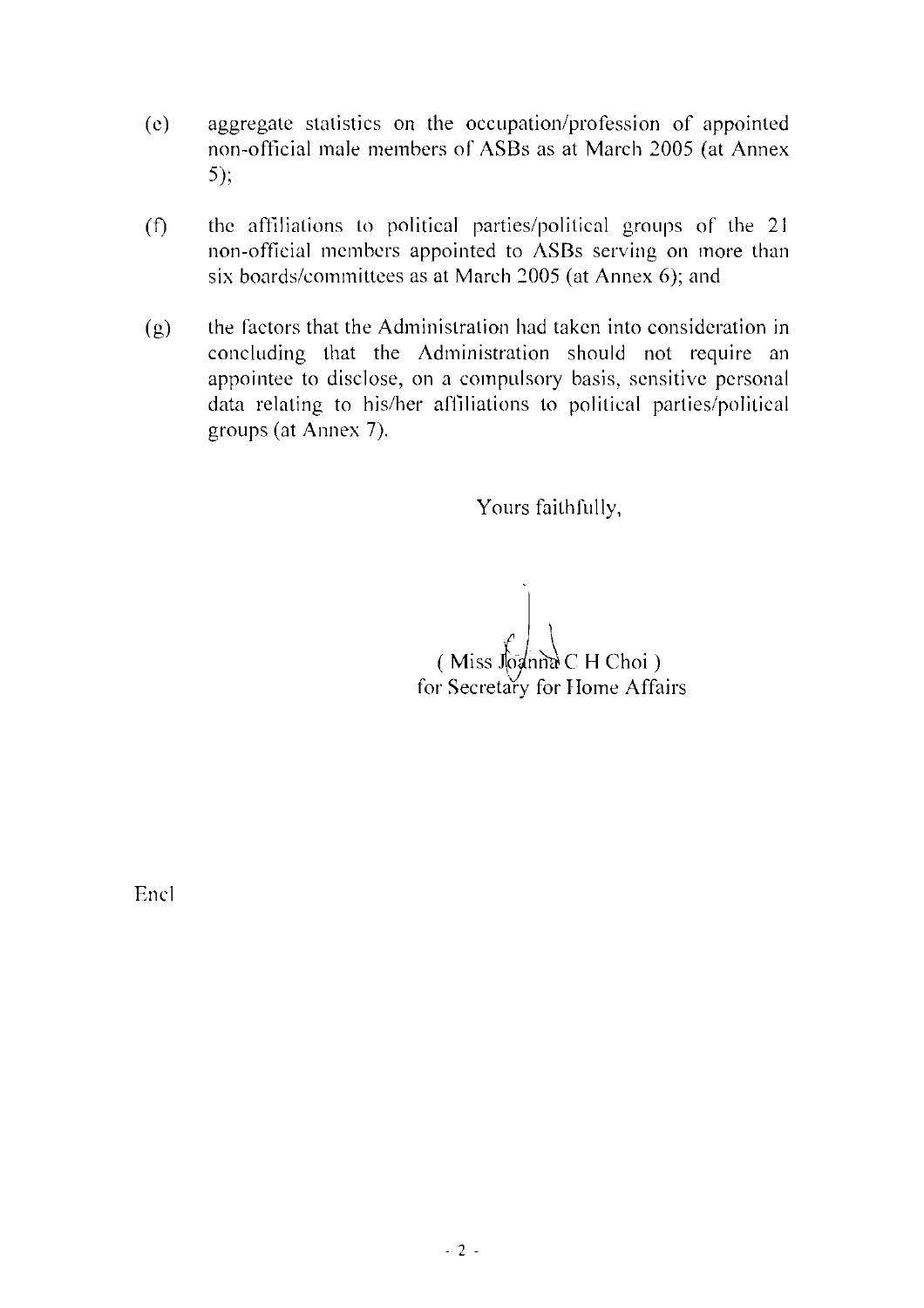# **Breakdown, by boards/committees, on the 461 non-official posts taken up by appointed members**

**who had served in the same post for over 10 years**

**(Position as at 31 March 2005)**

由同一名委任成員擔任超逾10年的461個非官方成員職位在各個委員會的分布情況

(截至二零零五年三月三十一日為止)

| Name of advisory and statutory body             | 諮詢及法定組織名稱   | No of<br>appointed<br>members<br>委任成員數目 | No of appointed<br>members serving for<br>over 10 years<br>服務超過十年的委任<br>成員的數目 |
|-------------------------------------------------|-------------|-----------------------------------------|-------------------------------------------------------------------------------|
| <b>Action Committee Against Narcotics</b>       | 禁毒常務委員會     | 17                                      |                                                                               |
| Advisory Committee on Agriculture and Fisheries | 漁農業諮詢委員會    | 16                                      |                                                                               |
| Advisory Council on the Environment             | 環境諮詢委員會     | 15                                      | $\overline{2}$                                                                |
| Appeal Tribunal Panel (Buildings)               | 上訴審裁團(建築物)  | 169                                     | 15                                                                            |
| Area Committee, Aberdeen, Tin Wan & Shek Pai    | 香港仔及田石分區委員會 | 25                                      | $\mathfrak{Z}$                                                                |
| Area Committee, Aldrich                         | 愛秩序分區委員會    | 30                                      | 8                                                                             |
| Area Committee, Causeway Bay                    | 銅鑼灣分區委員會    | 26                                      | $\mathfrak{Z}$                                                                |
| Area Committee, Cheung Chau                     | 長洲分區委員會     | 22                                      | $\overline{7}$                                                                |
| Area Committee, Choi Ngau                       | 彩牛分區委員會     | 26                                      | $\overline{7}$                                                                |
| Area Committee, Chuk Yuen                       | 竹園分區委員會     | 18                                      | $\overline{3}$                                                                |
| Area Committee, Ho Man Tin                      | 何文田分區委員會    | 21                                      | $\mathfrak{Z}$                                                                |
| Area Committee, Hong Shing                      | 康城分區委員會     | 30                                      | 10                                                                            |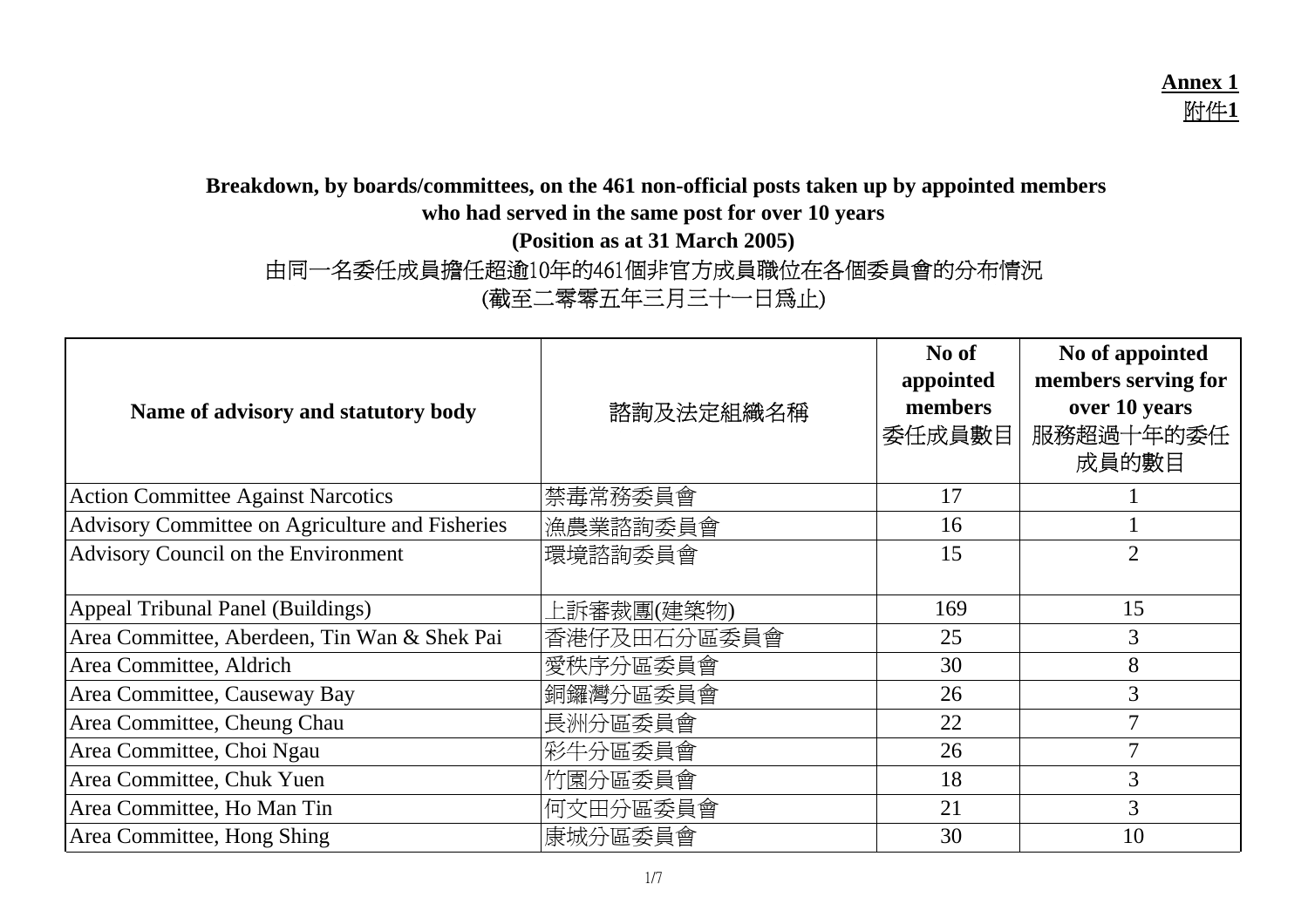| Name of advisory and statutory body     | 諮詢及法定組織名稱   | No of<br>appointed<br>members<br>委任成員數目 | No of appointed<br>members serving for<br>over 10 years<br>服務超過十年的委任<br>成員的數目 |
|-----------------------------------------|-------------|-----------------------------------------|-------------------------------------------------------------------------------|
| Area Committee, Hung Hom                | 紅磡分區委員會     | 21                                      | 5                                                                             |
| Area Committee, Kwai Chung (North East) | 葵涌〔東北〕分區委員會 | 36                                      | $\overline{4}$                                                                |
| Area Committee, Kwun Tong South         | 觀塘南分區委員會    | 28                                      | 6                                                                             |
| Area Committee, Kwun Tong West          | 觀塘西分區委員會    | 36                                      | $\overline{4}$                                                                |
| Area Committee, Lam Tin                 | 藍田分區委員會     | 27                                      | 9                                                                             |
| Area Committee, Lamma                   | 南丫分區委員會     | 17                                      | $\overline{7}$                                                                |
| Area Committee, Lantau                  | 大嶼山分區委員會    | 21                                      | $\overline{3}$                                                                |
| Area Committee, Lung Tong               | 龍塘分區委員會     | 19                                      | 5                                                                             |
| Area Committee, North Point East        | 北角東分區委員會    | 26                                      | 13                                                                            |
| Area Committee, North Point West        | 北角西分區委員會    | 30                                      | $\overline{7}$                                                                |
| Area Committee, Peng Chau/Discovery Bay | 坪洲/愉景灣分區委員會 | 22                                      | $\overline{4}$                                                                |
| Area Committee, Sai Kung                | 西貢分區委員會     | 29                                      | $\overline{4}$                                                                |
| Area Committee, San Tsuen               | 新鑽分區委員會     | 24                                      | $\overline{2}$                                                                |
| Area Committee, Sau Mau Ping            | 秀茂坪分區委員會    | 20                                      |                                                                               |
| Area Committee, Sha Tin East Three      | 沙田東三分區委員會   | 28                                      | $\mathbf{1}$                                                                  |
| Area Committee, Sha Tin East Two        | 沙田東二分區委員會   | 25                                      |                                                                               |
| Area Committee, Sha Tin West One        | 沙田西一分區委員會   | 25                                      | 3                                                                             |
| Area Committee, Sha Tin West Three      | 沙田西三分區委員會   | 22                                      |                                                                               |
| Area Committee, Sha Tin West Two        | 沙田西二分區委員會   | 26                                      | $\overline{2}$                                                                |
| Area Committee, Sham Shui Po East       | 深水埗東分區委員會   | 35                                      | 6                                                                             |
| Area Committee, Sham Shui Po West       | 深水埗西分區委員會   | 36                                      | 3                                                                             |
| Area Committee, Sze Shun                | 四順分區委員會     | 28                                      | $\overline{4}$                                                                |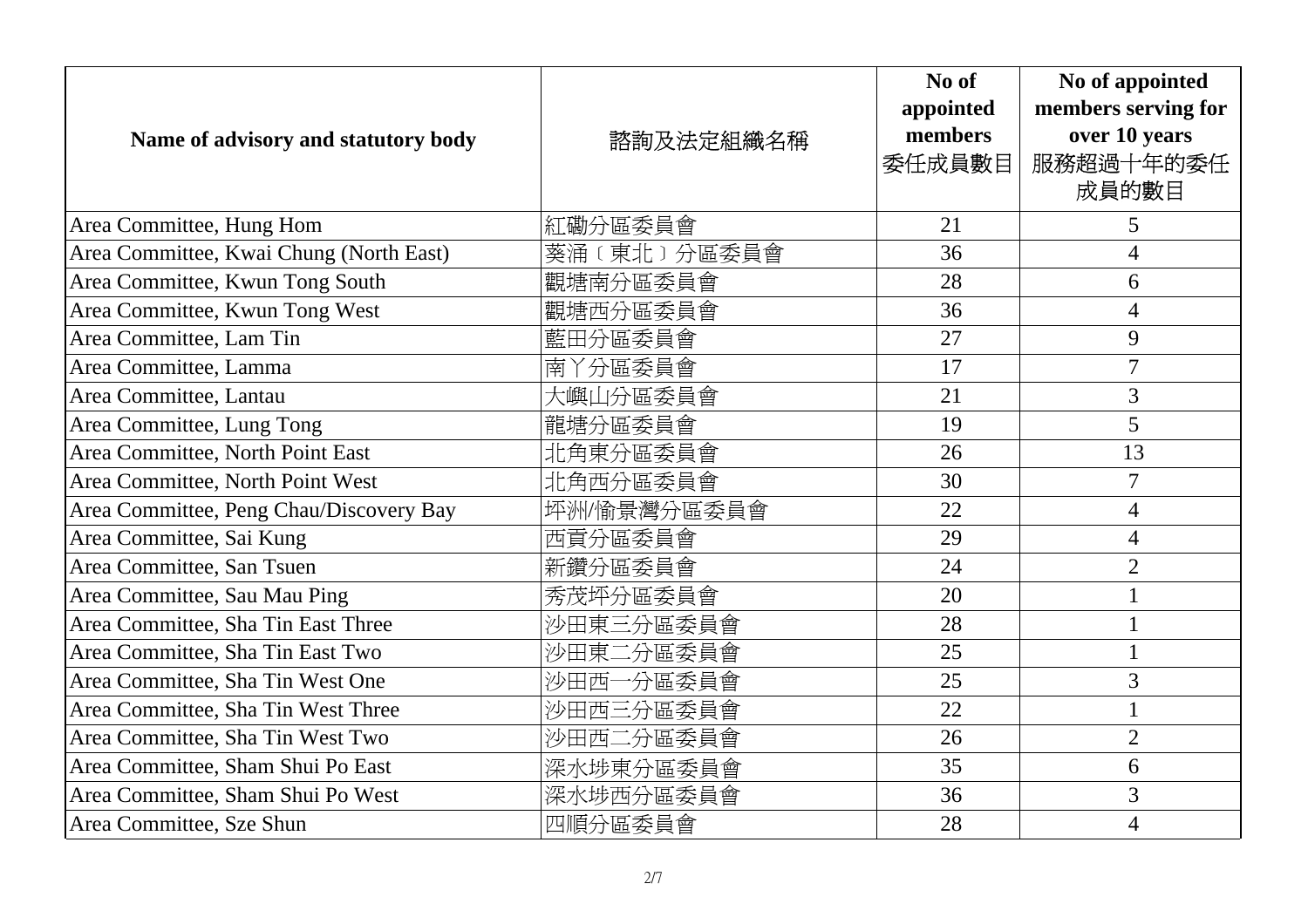| Name of advisory and statutory body   | 諮詢及法定組織名稱    | No of<br>appointed<br>members<br>委任成員數目 | No of appointed<br>members serving for<br>over 10 years<br>服務超過十年的委任<br>成員的數目 |
|---------------------------------------|--------------|-----------------------------------------|-------------------------------------------------------------------------------|
| Area Committee, Tai Hing & Shan King  | 大興及山景分區委員會   | 30                                      | 5                                                                             |
| Area Committee, To Kwa Wan            | 土瓜灣分區委員會     | 24                                      | 3                                                                             |
| Area Committee, Tseung Kwan O North   | 將軍澳北分區委員會    | 26                                      | 3                                                                             |
| Area Committee, Tsing Yi (North East) | 青衣 (東北)分區委員會 | 35                                      | 5                                                                             |
| Area Committee, Tsing Yi (South West) | 青衣 (西南)分區委員會 | 32                                      | 5                                                                             |
| Area Committee, Tsuen Wan Central     | 荃灣中分區委員會     | 26                                      | 5                                                                             |
| Area Committee, Tsuen Wan East        | 荃灣東分區委員會     | 26                                      | $\overline{4}$                                                                |
| Area Committee, Tsuen Wan West        | 荃灣西分區委員會     | 25                                      | 3                                                                             |
| Area Committee, Tsz Wan Shan          | 慈雲山分區委員會     | 26                                      | $\overline{4}$                                                                |
| Area Committee, Tuen Mun North East   | 屯門東北分區委員會    | 29                                      | $\overline{2}$                                                                |
| Area Committee, Tuen Mun North West   | 屯門西北分區委員會    | 30                                      | 3                                                                             |
| Area Committee, Tuen Mun South East   | 屯門東南分區委員會    | 30                                      | 6                                                                             |
| Area Committee, Tuen Mun South West   | 屯門西南分區委員會    | 30                                      | $\mathbf{1}$                                                                  |
| Area Committee, Wah Fu & Pokfulam     | 華富及薄扶林分區委員會  | 21                                      | $\mathbf{1}$                                                                  |
| Area Committee, Wan Chai              | 灣仔分區委員會      | 27                                      | $\overline{4}$                                                                |
| Area Committee, Wan Chai Mid-Levels   | 灣仔半山分區委員會    | 26                                      | 5                                                                             |
| Area Committee, Wan Tai               | 環泰分區委員會      | 31                                      | 10                                                                            |
| Area Committee, Wong Nai Chung        | 黃泥涌分區委員會     | 27                                      | 6                                                                             |
| Area Committee, Wong Tai Sin          | 黃大仙分區委員會     | 18                                      | $\overline{4}$                                                                |
| Area Committee, Wong Tai Sin West     | 黃大仙西分區委員會    | 26                                      | 9                                                                             |
| Area Committee, Yee Wan               | 怡灣分區委員會      | 30                                      | 6                                                                             |
| Area Committee, Yuen Long Town        | 元朗市分區委員會     | 33                                      | 10                                                                            |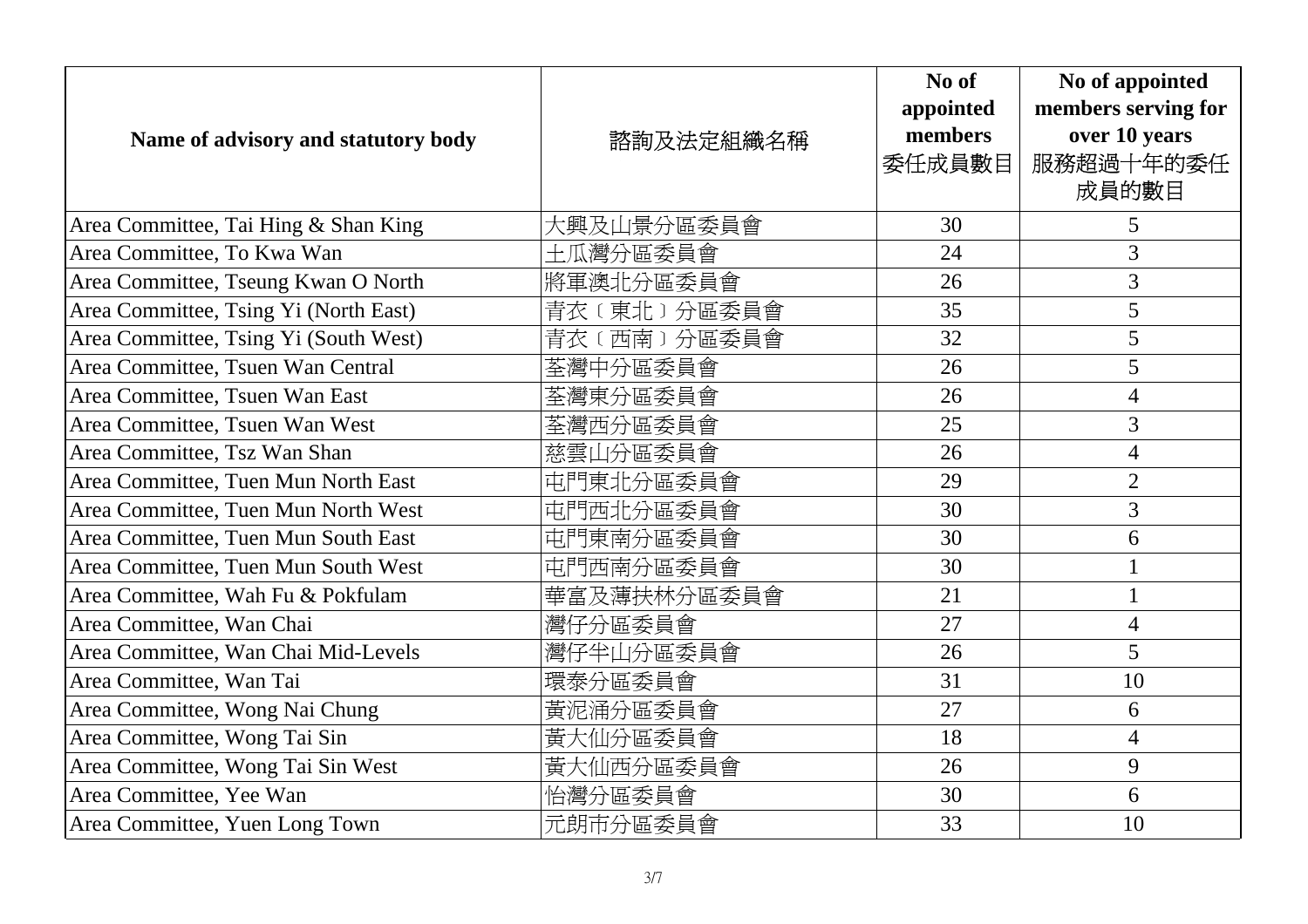| Name of advisory and statutory body                              | 諮詢及法定組織名稱                 | No of<br>appointed<br>members<br>委任成員數目 | No of appointed<br>members serving for<br>over 10 years<br>服務超過十年的委任<br>成員的數目 |
|------------------------------------------------------------------|---------------------------|-----------------------------------------|-------------------------------------------------------------------------------|
| <b>Banking Advisory Committee</b>                                | 銀行業務諮詢委員會                 | 8                                       |                                                                               |
| Board of Control - Grant Schools Provident Fund                  | 補助學校公積金管理委員會              | 9                                       | 3                                                                             |
| Board of Management of the Chinese Permanent<br>Cemeteries       | 華人永遠墳場管理委員會               | 16                                      |                                                                               |
| Board of Review (Inland Revenue Ordinance)                       | 稅務上訴委員會                   | 129                                     | 17                                                                            |
| Board of Trustees of the Lord Wilson Heritage Trust              | 衞奕信勳爵文物信託受託人委員<br>會       | 11                                      | 5                                                                             |
| Board of Trustees, Hong Kong Jockey Club Music<br>and Dance Fund | 香港賽馬會音樂及舞蹈信託基金受<br> 託人委員會 | 12                                      | 3                                                                             |
| <b>Clothing Industry Training Authority</b>                      | 製衣業訓練局                    | 15                                      | $\overline{3}$                                                                |
| Committee on Child Abuse                                         | 防止虐待兒童委員會                 | $\overline{7}$                          | 5                                                                             |
| <b>Committee on Services for Youth at Risk</b>                   | 邊緣青少年服務委員會                | 10                                      | $\overline{\mathcal{A}}$                                                      |
| <b>Consultative Committee, Ship Personnel</b><br>Management      | 船員管理協商委員會                 | $\overline{7}$                          | 3                                                                             |
| Council of the Hong Kong Baptist University                      | 香港浸會大學校董會                 | 18                                      | $\overline{2}$                                                                |
| Council of the Lingnan University                                | 嶺南大學校務會                   | 25                                      | $\overline{2}$                                                                |
| Council of the Open University of Hong Kong                      | 香港公開大學校董會                 | 25                                      |                                                                               |
| District Fight Crime Committee, Central & Western                | 中西區分區撲滅罪行委員會              | 23                                      | 3                                                                             |
| District Fight Crime Committee, Islands                          | 離島分區撲滅罪行委員會               | 20                                      | 9                                                                             |
| District Fight Crime Committee, Kwai Tsing                       | 葵青分區撲滅罪行委員會               | 46                                      | $\overline{\mathcal{A}}$                                                      |
| District Fight Crime Committee, Sham Shui Po                     | 深水埗分區撲滅罪行委員會              | 39                                      | 6                                                                             |
| District Fight Crime Committee, Southern                         | 南區分區撲滅罪行委員會               | 20                                      | $\overline{2}$                                                                |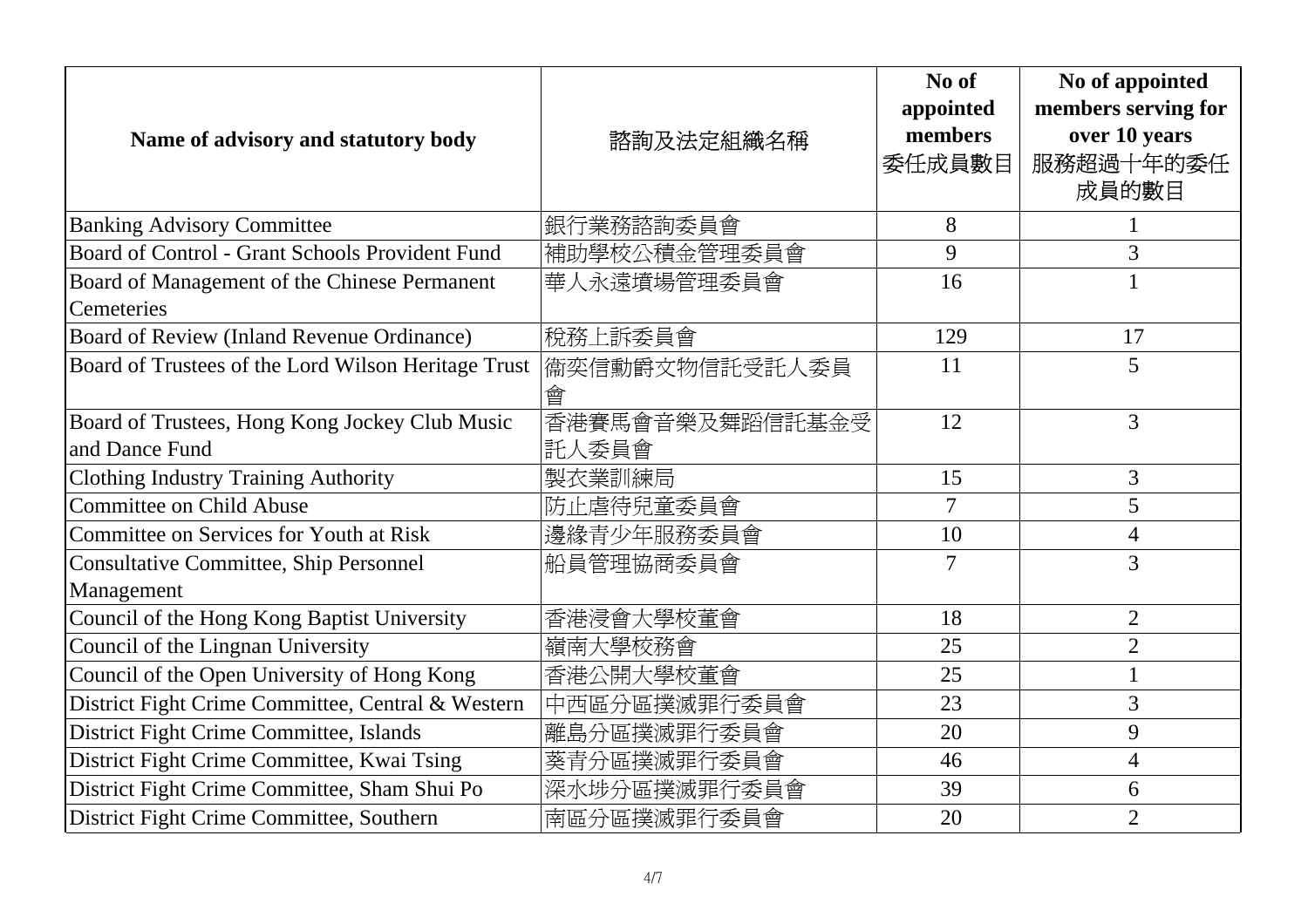| Name of advisory and statutory body             | 諮詢及法定組織名稱       | No of<br>appointed<br>members<br>委任成員數目 | No of appointed<br>members serving for<br>over 10 years<br>服務超過十年的委任<br>成員的數目 |
|-------------------------------------------------|-----------------|-----------------------------------------|-------------------------------------------------------------------------------|
| District Fight Crime Committee, Tai Po          | 大埔分區撲滅罪行委員會     | 31                                      | 4                                                                             |
| District Fight Crime Committee, Tsuen Wan       | 荃灣分區撲滅罪行委員會     | 31                                      | 3                                                                             |
| District Fight Crime Committee, Tuen Mun        | 屯門分區撲滅罪行委員會     | 28                                      | 4                                                                             |
| District Fight Crime Committee, Wan Chai        | 灣仔分區撲滅罪行委員會     | 27                                      | $\overline{4}$                                                                |
| District Fight Crime Committee, Wong Tai Sin    | 黃大仙分區撲滅罪行委員會    | 25                                      | 3                                                                             |
| District Fight Crime Committee, Yuen Long       | 元朗分區撲滅罪行委員會     | 32                                      | 9                                                                             |
| <b>Education Commission</b>                     | 教育統籌委員會         | 10                                      |                                                                               |
| <b>Exchange Fund Advisory Committee</b>         | 外匯基金諮詢委員會       | 14                                      | $\overline{2}$                                                                |
| <b>Fish Marketing Advisory Board</b>            | 魚類統營顧問委員會       | 14                                      |                                                                               |
| Hong Kong Arts Development Council              | 香港藝術發展局         | 24                                      | $\overline{2}$                                                                |
| Hong Kong Examinations and Assessment Authority | 香港考試及評核局        | 11                                      |                                                                               |
| Hong Kong War Memorial Pensions Advisory        | 香港太平洋戰爭紀念撫恤金顧問委 | 10                                      | $\overline{7}$                                                                |
| Committee                                       | 員會              |                                         |                                                                               |
| <b>Hospital Authority</b>                       | 醫院管理局           | 20                                      | $\overline{2}$                                                                |
| Human Organ Transplant Board                    | 人體器官移植委員會       | 10                                      |                                                                               |
| Kadoorie Agricultural Aid Loan Fund Committee   | 嘉道理農業輔助貸款基金委員會  | $\overline{4}$                          |                                                                               |
| Kwan Fong Charitable Foundation - Kwan Fong     | 群芳慈善基金會-群芳救援信托基 | $\mathbf{1}$                            | $\mathbf{1}$                                                                  |
| Trust Fund for the Needy Advisory Committee     | 金諮詢委員會          |                                         |                                                                               |
| Lord Wilson United World Colleges Scholarship   | 衞奕信勳爵聯合世界書院獎學金  | 5                                       |                                                                               |
| <b>Fund Council</b>                             | 基金理事會           |                                         |                                                                               |
| Medical Council of Hong Kong                    | 香港醫務委員會         | 15                                      | $\mathbf{1}$                                                                  |
| Midwives Council of Hong Kong                   | 香港助產士管理局        | 16                                      | 3                                                                             |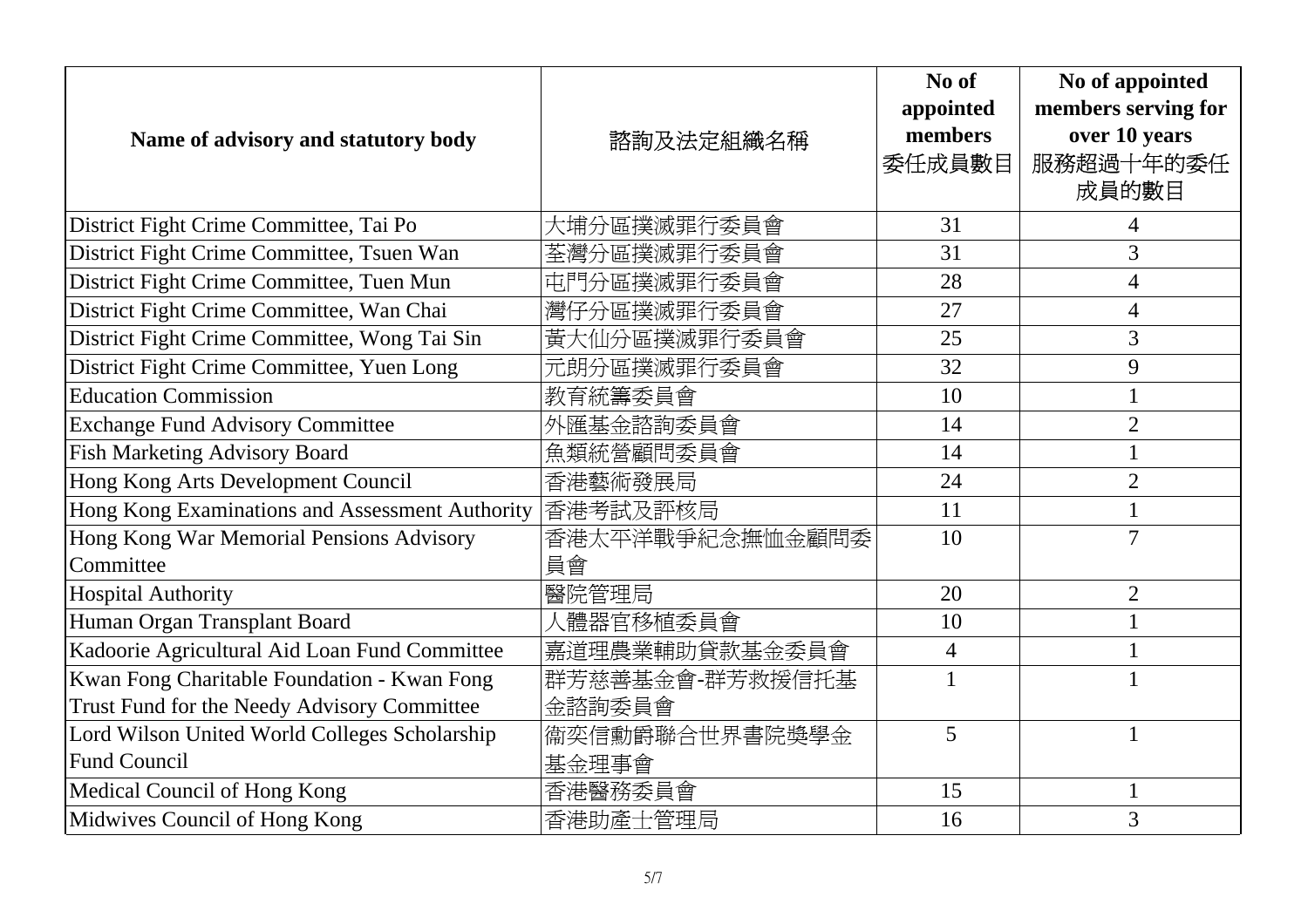| Name of advisory and statutory body                                         | 諮詢及法定組織名稱            | No of<br>appointed<br>members<br>委任成員數目 | No of appointed<br>members serving for<br>over 10 years<br>服務超過十年的委任<br>成員的數目 |
|-----------------------------------------------------------------------------|----------------------|-----------------------------------------|-------------------------------------------------------------------------------|
| Nursing Council of Hong Kong                                                | 香港護士管理局              | 14                                      |                                                                               |
| Panel of Film Censorship Advisers                                           | 電影檢查顧問小組             | 269                                     | 26                                                                            |
| Pharmacy and Poisons Appeal Tribunal                                        | 藥劑業及毒藥上訴審裁處          | 19                                      | $\mathbf{1}$                                                                  |
| Po Leung Kuk Advisory Board                                                 | 保良局顧問局               | 8                                       | 5                                                                             |
| Prevention of Legionnaires' Disease Committee                               | 預防退伍軍人病症委員會          | 5                                       |                                                                               |
| Provisional Local Vessel Advisory Committee                                 | 臨時本地船隻諮詢委員會          | 12                                      | 6                                                                             |
| Radio Spectrum Advisory Committee                                           | 無線電頻譜諮詢委員會           | 20                                      | $\mathbf{1}$                                                                  |
| Radiological Protection Advisory Group                                      | 放射防護諮詢小組             | 8                                       | 7                                                                             |
| <b>Research Grants Council</b>                                              | 研究資助局                | 19                                      | 1                                                                             |
| <b>Rice Advisory Committee</b>                                              | 食米業諮詢委員會             | 12                                      | $\varLambda$                                                                  |
| Standing Committee on Judicial Salaries and<br><b>Conditions of Service</b> | 司法人員薪俸及服務條件常務委員<br>酋 | 5                                       | $\mathbf{1}$                                                                  |
| Tang Shiu Kin & Ho Tim Charitable Fund<br><b>Management Committee</b>       | 鄧肇堅何添慈善基金管理委員會       | $\overline{4}$                          | 1                                                                             |
| Telecommunications Numbering Advisory<br>Committee                          | 電訊服務號碼諮詢委員會          | 22                                      | $\mathbf{1}$                                                                  |
| <b>Telecommunications Standards Advisory Committee</b>                      | 電訊標準諮詢委員會            | 23                                      | 1                                                                             |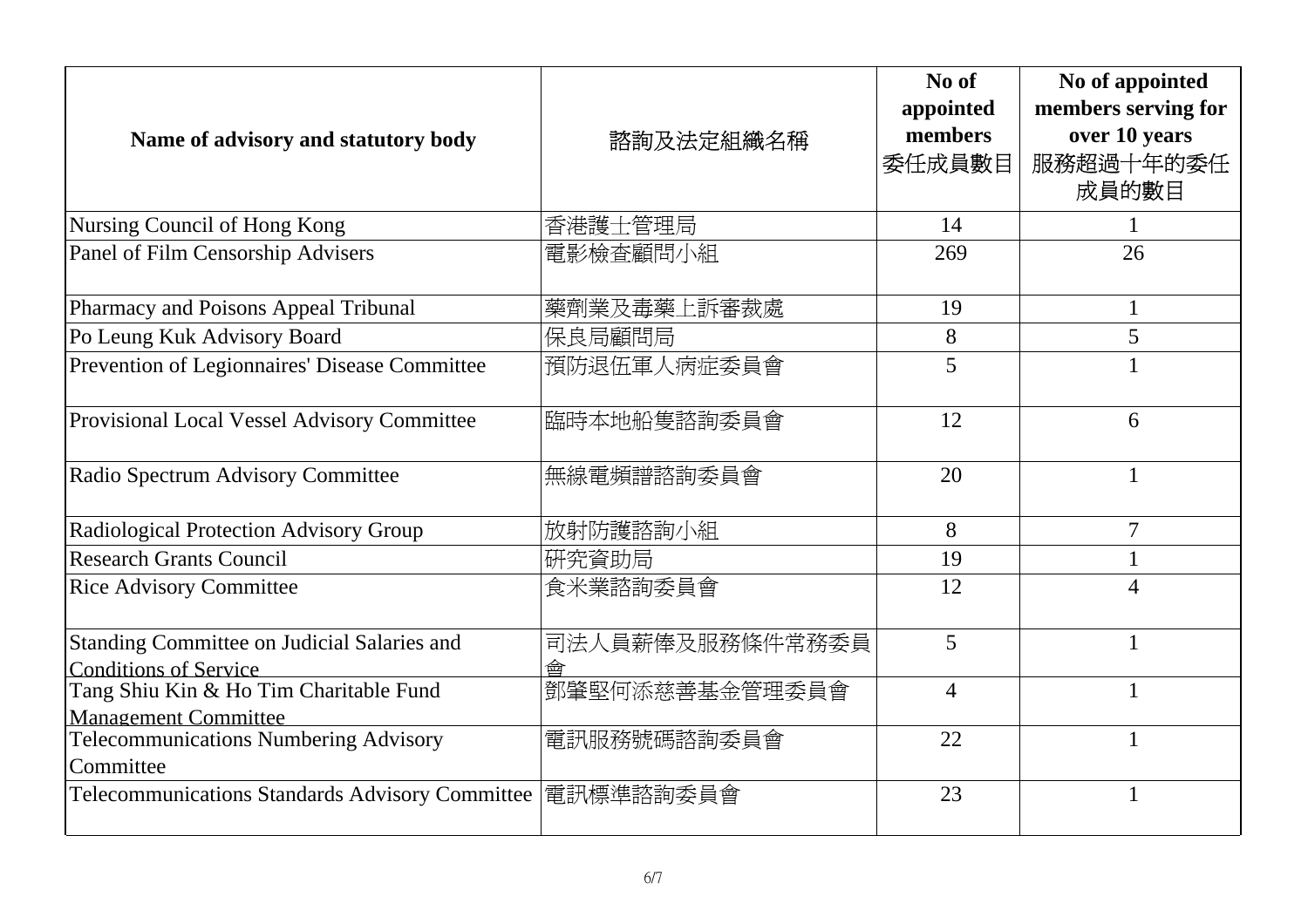| Name of advisory and statutory body                          | 諮詢及法定組織名稱    | No of<br>appointed<br>members<br>委任成員數目 | No of appointed<br>members serving for<br>over 10 years<br>服務超過十年的委任<br>成員的數目 |
|--------------------------------------------------------------|--------------|-----------------------------------------|-------------------------------------------------------------------------------|
| <b>Textiles Advisory Board</b>                               | 紡織業諮詢委員會     | 15                                      | 8                                                                             |
| The Sir Edward Youde Memorial Fund Council                   | 尤德爵士紀念基金理事會  |                                         |                                                                               |
| <b>Travel Industry Compensation Fund Management</b><br>Board | 旅遊業賠償基金管理委員會 | 9                                       |                                                                               |
| Tung Wah Group of Hospitals Advisory Board                   | 東華三院顧問局      | 8                                       | 3                                                                             |
| University Grants Committee                                  | 大學教育資助委員會    | 23                                      | 4                                                                             |
|                                                              |              | Total 總數                                | 461                                                                           |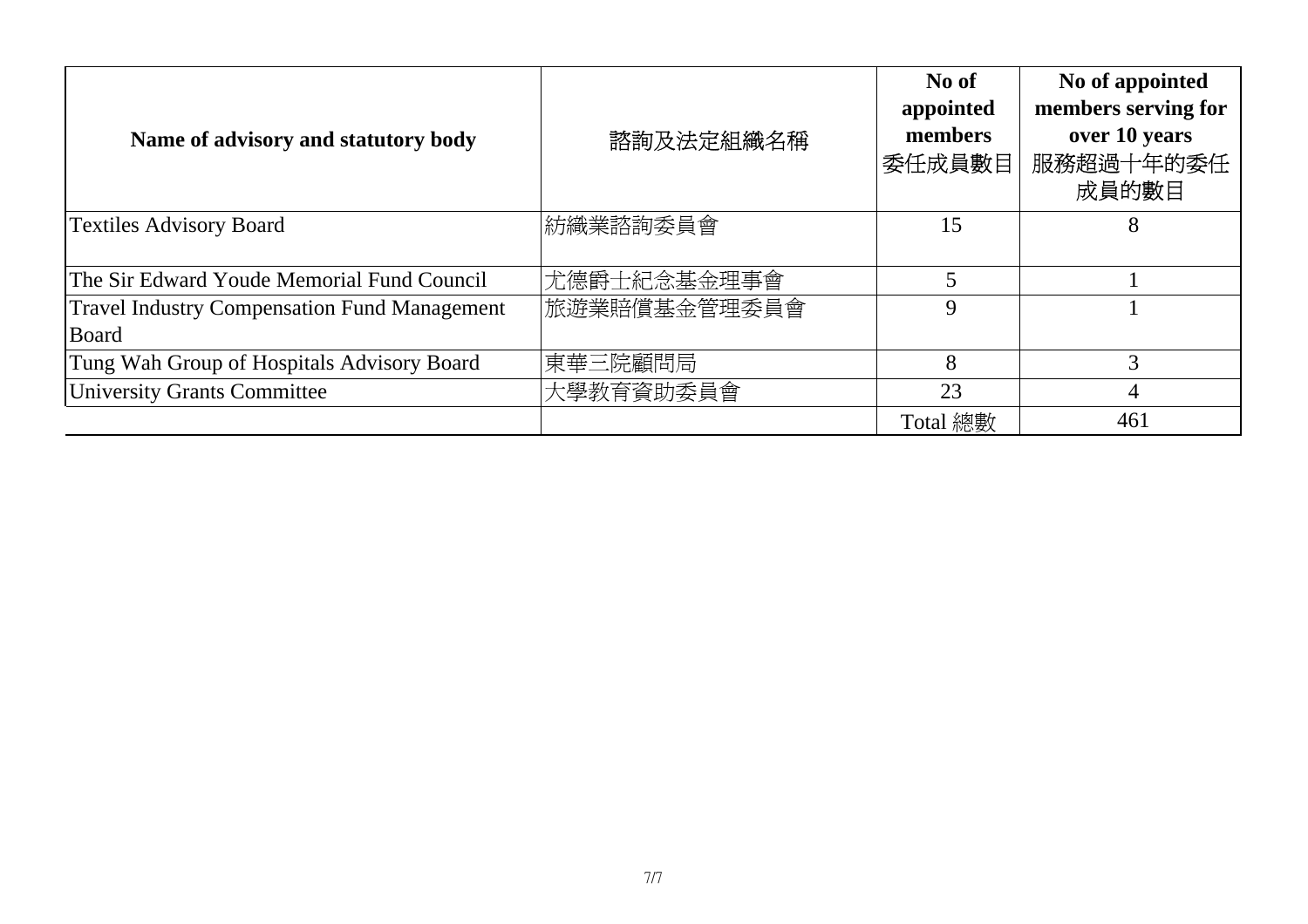#### **Aggregate statistics on the number of boards/committees served by appointed non-official female members of ASBs (Position as at 31 March 2005)** 有女性擔任非官方的委任成員的委員會統計數字 **(**截至二零零五年三月三十一日為止**)**

| No of boards/committees served<br>服務的委員會的數目 | <b>Number of persons</b><br>人數 |
|---------------------------------------------|--------------------------------|
| 1                                           | 949                            |
| $\overline{2}$                              | 167                            |
| 3                                           | 77                             |
| $\overline{4}$                              | 34                             |
| 5                                           | 21                             |
| 6                                           | $\overline{7}$                 |
| 7                                           | 7                              |
| 8                                           | 3                              |
| 9                                           | 1                              |
| Total<br>總計                                 | 1 2 6 6                        |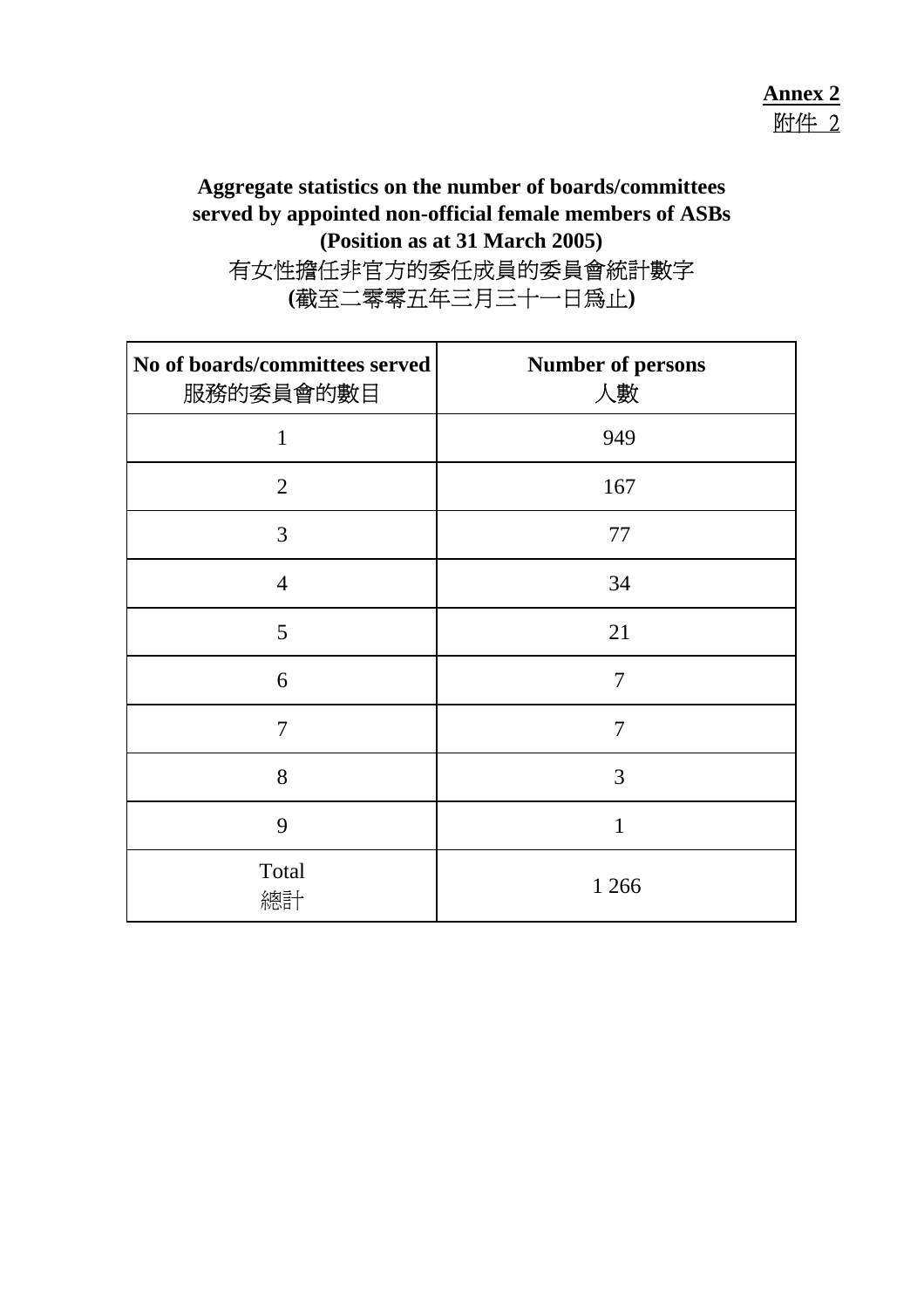## **Aggregate statistics on the occupation/profession of appointed non-official female members of ASBs (Position as at 31 March 2005)**

# 諮詢及法定組織非官方的女性委任成員的職業**/**專業的統計數字

|                                       |        | <b>Number of persons</b> |
|---------------------------------------|--------|--------------------------|
| <b>Profession</b>                     | 職業類別   | 人數                       |
| Education                             | 教育界    | 163                      |
| <b>Social Welfare</b>                 | 社會福利界  | 126                      |
| Legal                                 | 法律界    | 84                       |
| <b>Higher Education</b>               | 高等教育界  | 69                       |
| Commercial                            | 商界     | 55                       |
| <b>Health Services</b>                | 衞生服務界  | 42                       |
| Medical                               | 醫學界    | 27                       |
| Accountancy                           | 會計界    | 23                       |
| Labour                                | 勞工界    | 18                       |
| <b>Financial Services</b>             | 金融服務界  | 17                       |
| <b>Wholesale and Retail</b>           | 批發及零售界 | 17                       |
| Insurance                             | 保險界    | 15                       |
| Real Estate and Construction   地產及建造界 |        | 13                       |
| <b>Information Technology</b>         | 資訊科技界  | 12                       |
| <b>Textile and Garment</b>            | 紡織及製衣界 | 12                       |
| <b>Import and Export</b>              | 進出口界   | 11                       |
| Industry                              | ニ業界    | 11                       |
| Architectural                         | 建築界    | 9                        |
| Transport                             | 航運交通界  | 9                        |
| Performing Arts                       | 演藝界    | 8                        |
| <b>Chinese Medicine</b>               | 中醫界    | 7                        |
| Pharmacist                            | 藥劑界    | 7                        |
| Tourism                               | 旅遊界    | 7                        |
| Catering                              | 飲食界    | 6                        |
| <b>Banking</b>                        | 銀行界    | 5                        |
| Publication                           | 出版界    | 5                        |
| <b>Sports</b>                         | 體育界    | $\overline{4}$           |
| Hotel                                 | 酒店界    | 3                        |
| <b>Agriculture and Fisheries</b>      | 漁農界    | $\overline{2}$           |
| Engineering                           | ニ程界    | $\overline{2}$           |
| Planning                              | 規劃界    | $\overline{2}$           |

**(**截至二零零五年三月三十一日止**)**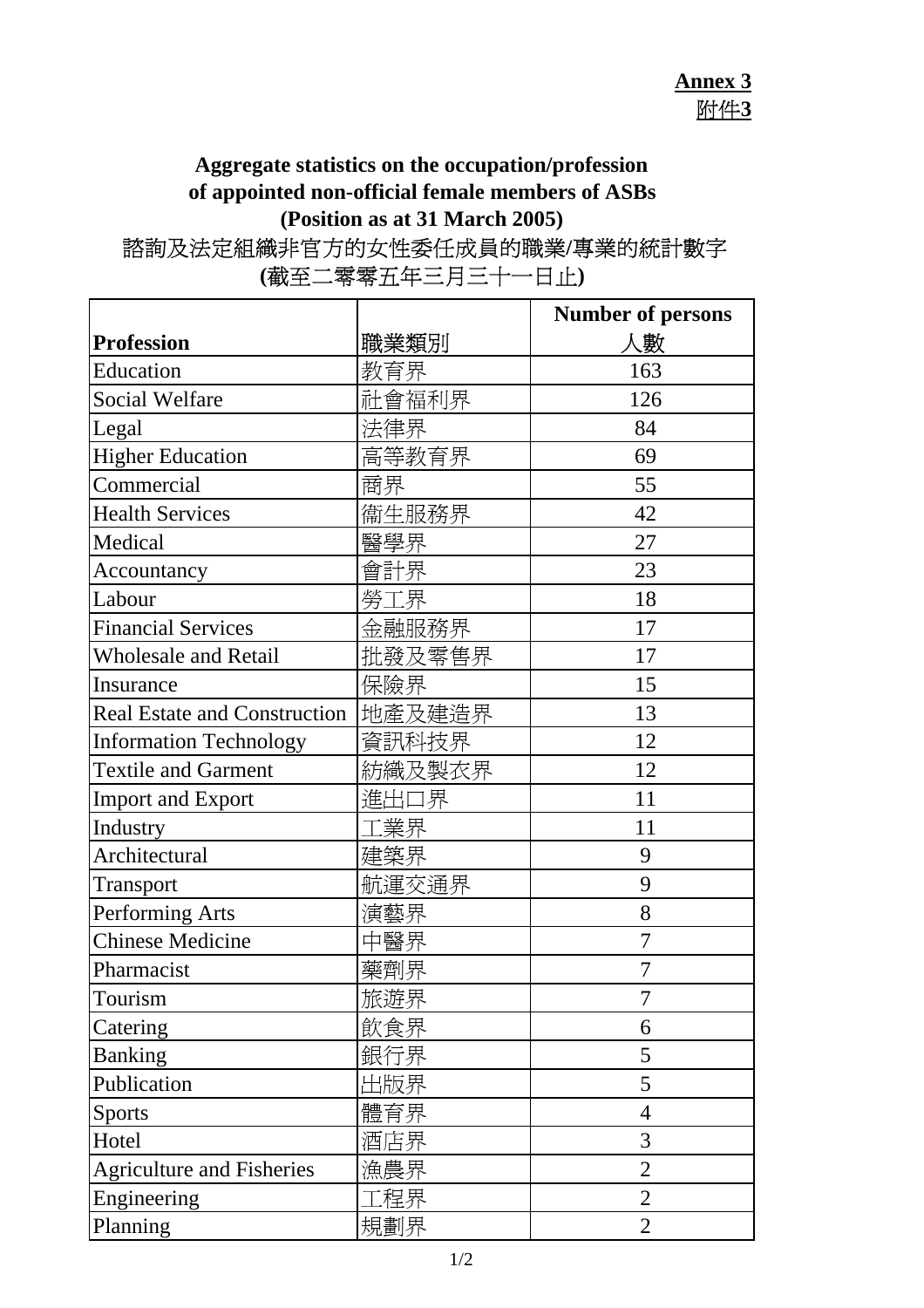|                   |           | <b>Number of persons</b> |
|-------------------|-----------|--------------------------|
| <b>Profession</b> | 職業類別      | 人數                       |
| Surveying         | 測量界       |                          |
| <b>Culture</b>    | 文化界       |                          |
| Religious         | 宗教界       |                          |
| <b>Others</b>     | 其他        | 232                      |
| Unknown (Note)    | 沒有資料<br>註 | 238                      |
|                   | Total 總計  | 1 2 6 6                  |

Note: Data subjects have not provided information on their occupation/profession. 註: 資料當事人沒有提供有關其職業的資料。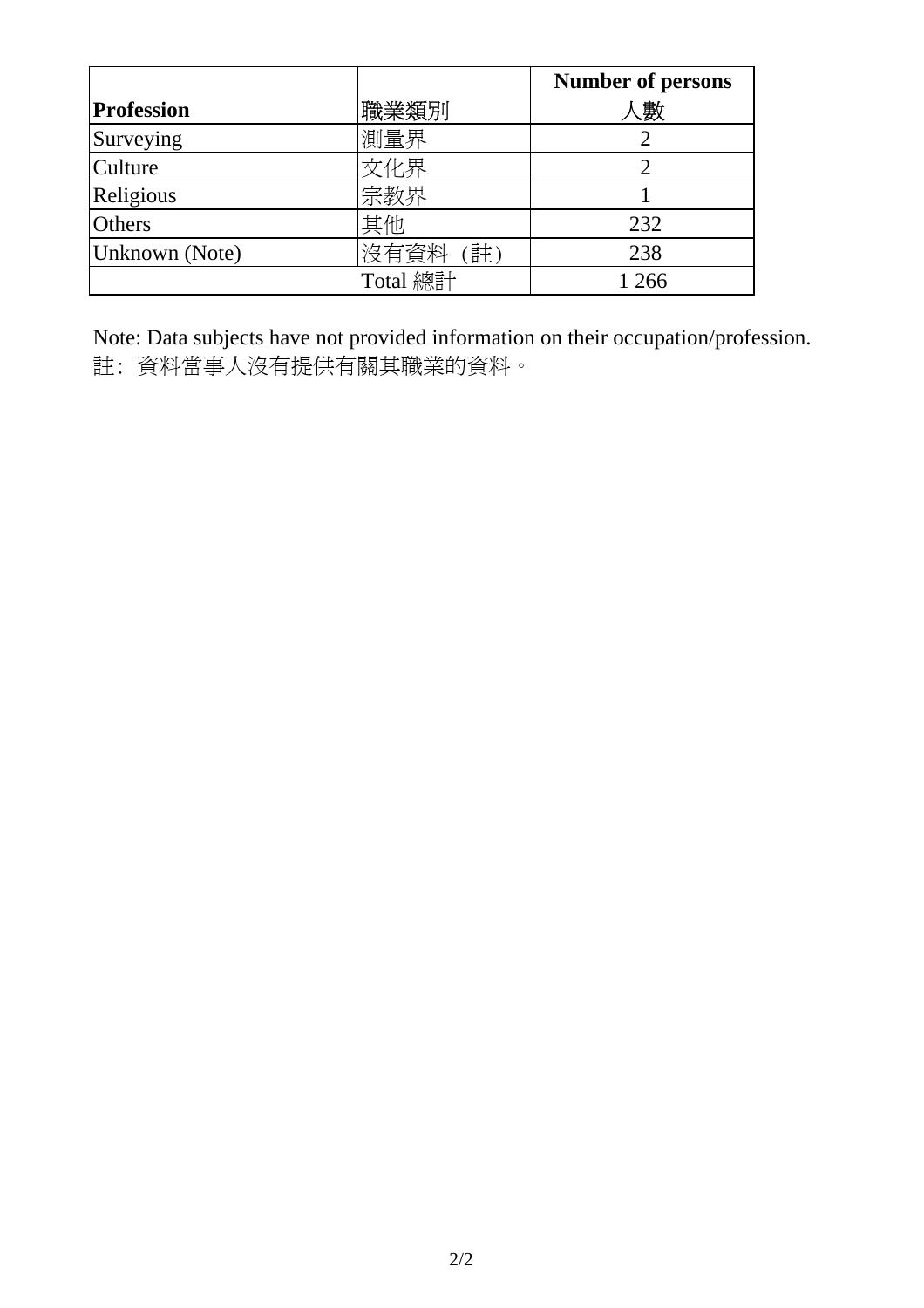#### **Statistics on appointed non-official female members serving on "important" boards/committees (Position as at 31 March 2005)** 擔任**"**重要**"**委員會的非官方的女性委任成員的統計數字 **(**截至二零零五年三月三十一日為止**)**

| Name of advisory and statutory                                             | 諮詢及法定組織名稱         | <b>Number of persons</b> |
|----------------------------------------------------------------------------|-------------------|--------------------------|
| body                                                                       |                   | 人數                       |
| <b>Action Committee Against Narcotics</b>                                  | 禁毒常務委員會           | 4                        |
| <b>Advisory Committee on Agriculture</b><br>and Fisheries                  | 漁農業諮詢委員會          | $\overline{4}$           |
| <b>Advisory Committee on Corruption</b><br>of the ICAC                     | 廉政公署貪污問題諮詢<br>委員會 | 1                        |
| Advisory Council on Food and<br><b>Environmental Hygiene</b>               | 食物及環境衞生諮詢委<br>員會  | $\overline{4}$           |
| Advisory Council on the<br>Environment                                     | 環境諮詢委員會           | 3                        |
| <b>Airport Authority</b>                                                   | 機場管理局             | $\overline{2}$           |
| <b>Antiquities Advisory Board</b>                                          | 古物諮詢委員會           | $\overline{4}$           |
| <b>Aviation Advisory Board</b>                                             | 航空諮詢委員會           | 1                        |
| <b>Banking Advisory Committee</b>                                          | 銀行業務諮詢委員會         | 4                        |
| <b>Basic Law Promotion Steering</b><br>Committee                           | 基本法推廣督導委員會        | 1                        |
| Board of Directors of the Hong Kong<br><b>Science and Technology Parks</b> | 香港科技園公司董事局        | $\overline{0}$           |
| <b>Board of Inland Revenue</b>                                             | 稅務委員會             | $\theta$                 |
| Board of the Urban Renewal<br>Authority                                    | 市區重建局董事會          | 3                        |
| <b>Broadcasting Authority</b>                                              | 廣播事務管理局           | 3                        |
| Chief Executive's Council of<br><b>International Advisers</b>              | 行政長官特設國際顧問<br>委員會 | $\overline{0}$           |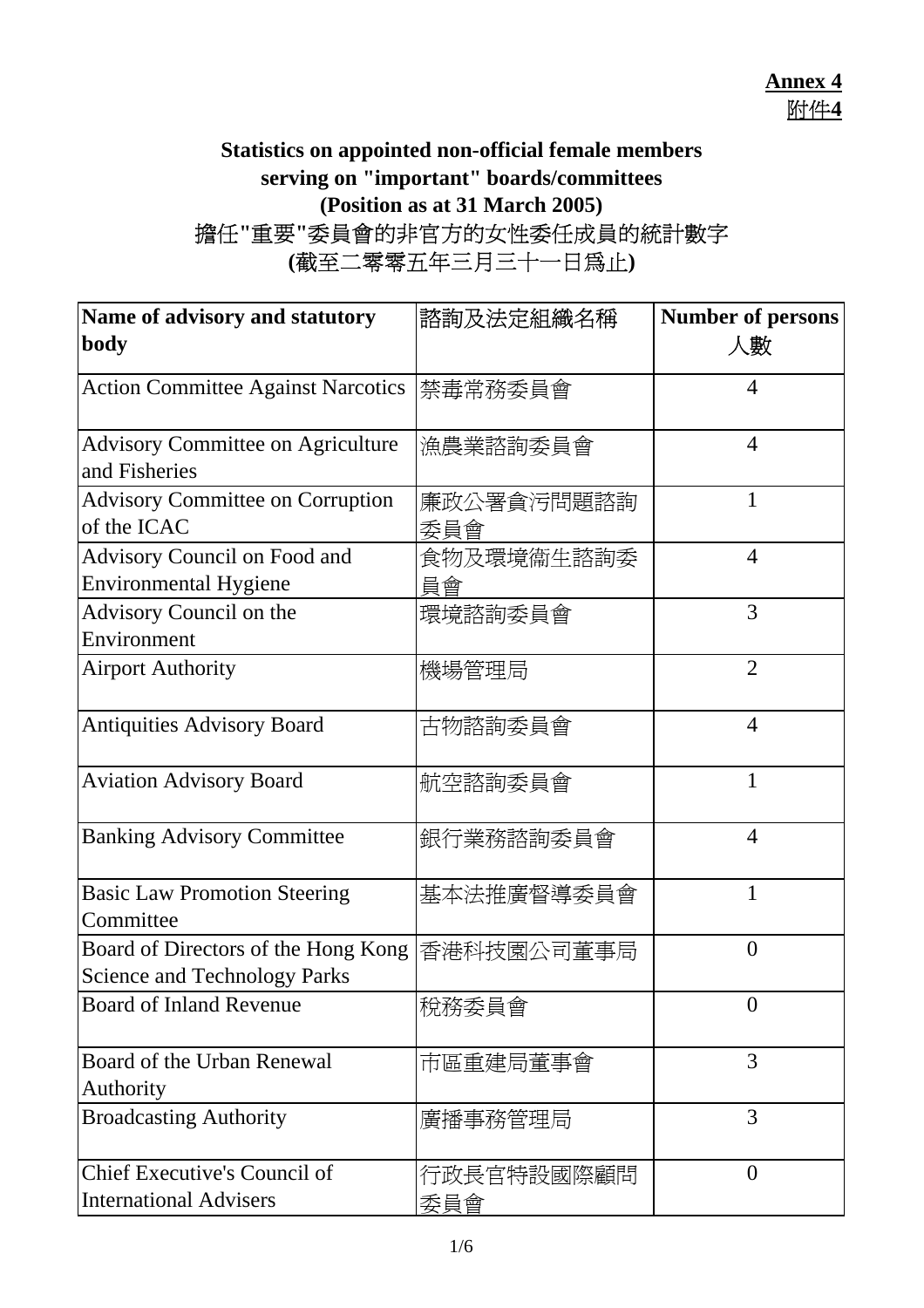| Name of advisory and statutory<br>body                           | 諮詢及法定組織名稱       | <b>Number of persons</b><br>人數 |
|------------------------------------------------------------------|-----------------|--------------------------------|
| <b>Commission on Poverty</b>                                     | 扶貧委員會           | 4                              |
| <b>Commission on Strategic</b><br>Development                    | 策略發展委員會         | Not applicable<br>(Note)       |
| <b>Commission on Youth</b>                                       | 青年事務委員會         | 9                              |
| Committee on the Promotion of Civic 公民教育委員會<br>Education         |                 | 10                             |
| <b>Consumer Council</b>                                          | 消費者委員會          | $\overline{7}$                 |
| <b>Council for Sustainable Development</b>                       | 可持續發展委員會        | 3                              |
| Council of the Chinese University of<br>Hong Kong                | 香港中文大學校董會       | $\mathbf{1}$                   |
| Council of the City University of<br><b>Hong Kong</b>            | 香港城市大學校董會       | $\overline{4}$                 |
| Council of the Hong Kong Academy<br>for Performing Arts          | 香港演藝學院校董會       | $\overline{7}$                 |
| Council of the Hong Kong Baptist<br>University                   | 香港浸會大學校董會       | 3                              |
| Council of the Hong Kong Institute<br>of Education               | 香港教育學院校董會       | 3                              |
| Council of the Hong Kong<br>Polytechnic University               | 香港理工大學校董會       | 3                              |
| Council of the Hong Kong University<br>of Science and Technology | 香港科技大學校董會       | $\overline{2}$                 |
| Council of the Lingnan University                                | 嶺南大學校董會         | 6                              |
| Council of the Open University of<br>Hong Kong                   | 香港公開大學校董會       | $\overline{4}$                 |
| Council of the University of Hong<br>Kong                        | 香港大學校務委員會       | $\overline{0}$                 |
| <b>Deposit-taking Companies Advisory</b><br>Committee            | 接受存款公司諮詢委員<br>曾 | $\overline{0}$                 |
| Digital 21 Strategy Advisory<br>Committee                        | 數碼21策略諮詢委員會     | 5                              |
| District Council, Central & Western                              | 中西區區議會          | $\overline{0}$                 |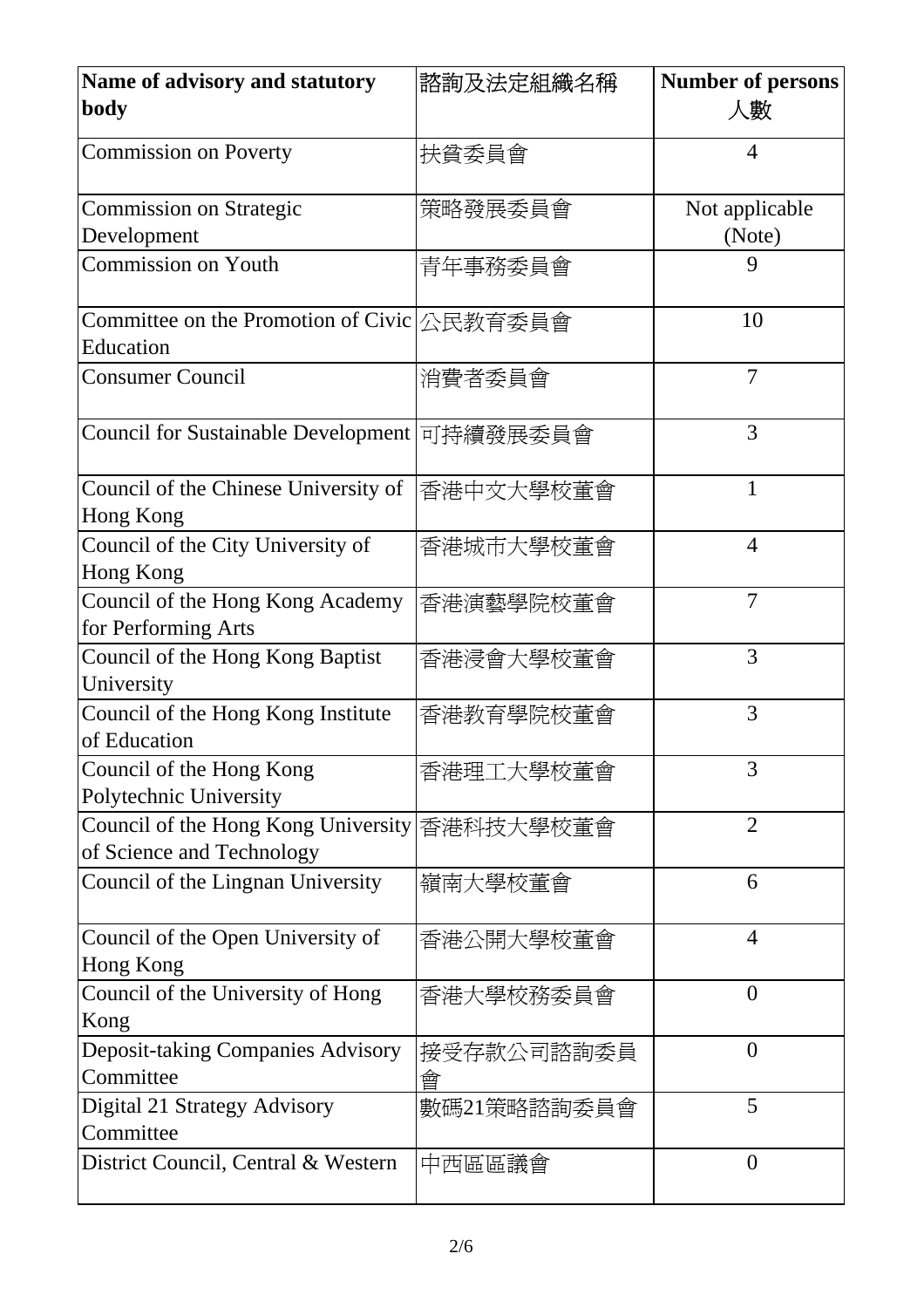| Name of advisory and statutory<br>body | 諮詢及法定組織名稱 | <b>Number of persons</b><br>人數 |
|----------------------------------------|-----------|--------------------------------|
| District Council, Eastern              | 東區區議會     | 3                              |
| <b>District Council, Islands</b>       | 離島區議會     | $\overline{0}$                 |
| District Council, Kowloon City         | 九龍城區議會    | $\overline{0}$                 |
| District Council, Kwai Tsing           | 葵青區議會     | 1                              |
| District Council, Kwun Tong            | 觀塘區議會     | 1                              |
| District Council, North                | 北區區議會     | 1                              |
| District Council, Sai Kung             | 西貢區議會     | $\theta$                       |
| District Council, Sha Tin              | 沙田區議會     | 3                              |
| District Council, Sham Shui Po         | 深水埗區議會    | $\overline{0}$                 |
| District Council, Southern             | 南區區議會     | $\overline{0}$                 |
| District Council, Tai Po               | 大埔區議會     | 1                              |
| District Council, Tsuen Wan            | 荃灣區議會     | $\overline{2}$                 |
| District Council, Tuen Mun             | 屯門區議會     | $\overline{2}$                 |
| District Council, Wan Chai             | 灣仔區議會     | $\mathbf{1}$                   |
| District Council, Wong Tai Sin         | 黃大仙區議會    | $\mathbf{1}$                   |
| District Council, Yau Tsim Mong        | 油尖旺區議會    | $\mathbf{1}$                   |
| District Council, Yuen Long            | 元朗區議會     | $\overline{2}$                 |
| <b>Economic and Employment Council</b> | 經濟及就業委員會  | 3                              |
| <b>Education Commission</b>            | 教育統籌委員會   | 3                              |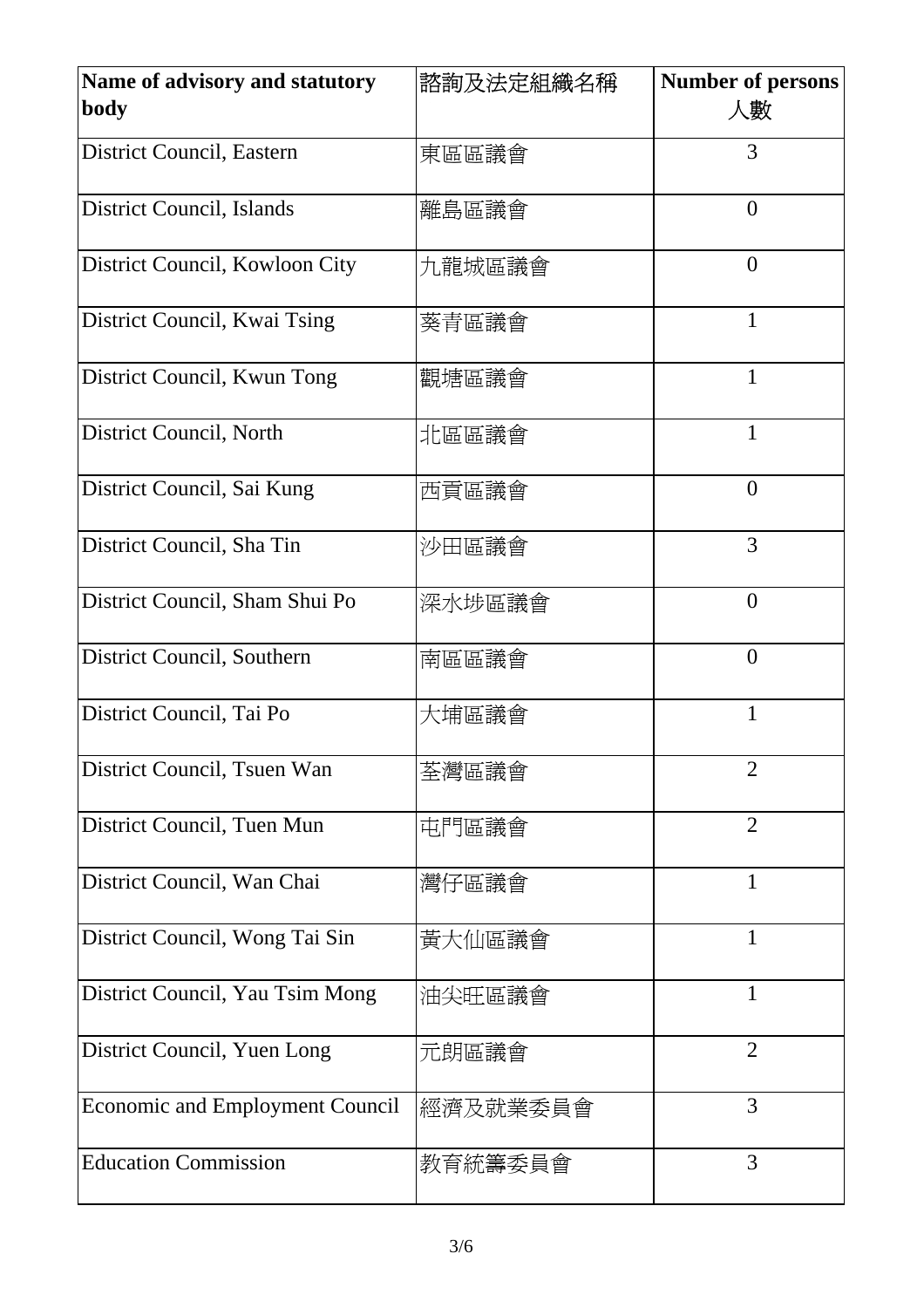| <b>Name of advisory and statutory</b><br>body                          | 諮詢及法定組織名稱          | <b>Number of persons</b><br>人數 |
|------------------------------------------------------------------------|--------------------|--------------------------------|
| <b>Elderly Commission</b>                                              | 安老事務委員會            | 5                              |
| <b>Electoral Affairs Commission</b>                                    | 選舉管理委員會            | 1                              |
| <b>Employees Retraining Board</b>                                      | 僱員再培訓局             | 3                              |
| <b>Energy Advisory Committee</b>                                       | 能源諮詢委員會            | $\mathbf{1}$                   |
| <b>Equal Opportunities Commission</b>                                  | 平等機會委員會            | 8                              |
| <b>Exchange Fund Advisory Committee</b>                                | 外匯基金諮詢委員會          | $\overline{0}$                 |
| <b>Fight Crime Committee</b>                                           | 撲滅罪行委員會            | 3                              |
| <b>Film Services Advisory Committee</b>                                | 電影服務諮詢委員會          | $\overline{2}$                 |
| <b>Football Betting and Lotteries</b><br>Commission                    | 足球博彩及獎券事務委<br>員會   | $\overline{2}$                 |
| <b>Greater Pearl River Delta Business</b><br>Council                   | 大珠三角商務委員會          | 1                              |
| <b>Harbour-front Enhancement</b><br>Committee                          | 共建維港委員會            | $\overline{4}$                 |
| Hong Kong Arts Development<br>Council                                  | 香港藝術發展局            | 8                              |
| Hong Kong Council for Academic<br>Accreditation                        | 香港學術評審局            | 1                              |
| Hong Kong Examinations and<br><b>Assessment Authority</b>              | 香港考試及評核局           | $\overline{2}$                 |
| Hong Kong Export Credit Insurance<br><b>Corporation Advisory Board</b> | 香港出口信用保險局諮<br>詢委員會 | 3                              |
| Hong Kong Housing Authority                                            | 香港房屋委員會            | $\overline{4}$                 |
| Hong Kong Logistics Development<br>Council                             | 香港物流發展局            | $\overline{2}$                 |
| Hong Kong Maritime Industry<br>Council                                 | 香港航運發展局            | $\mathbf{1}$                   |
| <b>Hong Kong Port Development</b><br>Council                           | 香港港口發展局            | $\mathbf{1}$                   |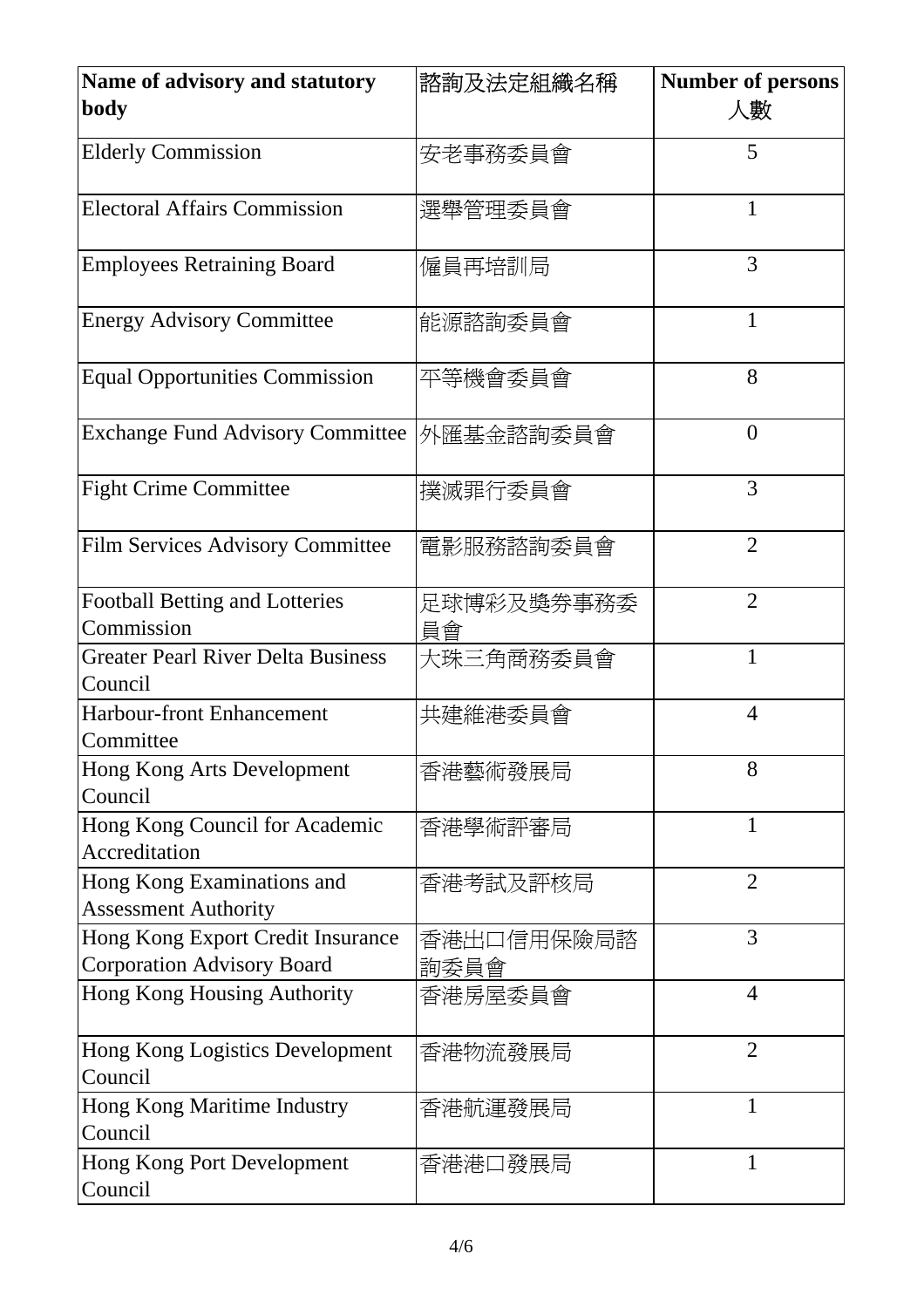| Name of advisory and statutory<br>body                                                                                                     | 諮詢及法定組織名稱                          | <b>Number of persons</b><br>人數 |
|--------------------------------------------------------------------------------------------------------------------------------------------|------------------------------------|--------------------------------|
| Hong Kong Productivity Council                                                                                                             | 香港生產力促進局                           | 4                              |
| Hong Kong Tourism Board                                                                                                                    | 香港旅遊發展局                            | $\overline{2}$                 |
| Hong Kong Trade Development<br>Council                                                                                                     | 香港貿易發展局                            | $\overline{0}$                 |
| <b>Hospital Authority</b>                                                                                                                  | 醫院管理局                              | $\overline{7}$                 |
| <b>ICAC Complaints Committee</b>                                                                                                           | 廉政公署事宜投訴委員<br>會                    | $\overline{2}$                 |
| <b>Independent Commission on</b><br><b>Remuneration for Members of the</b><br><b>Executive Council and the</b><br>Legislature of the HKSAR | 香港特別行政區行政會<br>議成員及立法會議員薪<br>津獨立委員會 | $\overline{0}$                 |
| <b>Independent Police Complaints</b><br>Council                                                                                            | 投訴警方獨立監察委員<br>曾                    | 16                             |
| <b>Insurance Advisory Committee</b>                                                                                                        | 保險業諮詢委員會                           | 1                              |
| Labour Advisory Board                                                                                                                      | 勞工顧問委員會                            | $\overline{0}$                 |
| Land and Building Advisory<br>Committee                                                                                                    | 土地及建設諮詢委員會                         | $\overline{2}$                 |
| Law Reform Commission of Hong<br>Kong                                                                                                      | 香港法律改革委員會                          | 1                              |
| Managing Board of the Kowloon-<br><b>Canton Railway Corporation</b>                                                                        | 九廣鐵路管理局                            | $\overline{0}$                 |
| <b>Mandatory Provident Fund Schemes</b><br>Authority                                                                                       | 強制性公積金計劃管理<br>局                    | $\overline{0}$                 |
| Occupational Safety and Health<br>Council                                                                                                  | 職業安全健康局                            | 3                              |
| Personal Data (Privacy) Advisory<br>Committee                                                                                              | 個人資料(私隱)諮詢委<br>員會                  | $\overline{2}$                 |
| <b>Public Service Commission</b>                                                                                                           | 公務員敍用委員會                           | $\overline{2}$                 |
| <b>Securities and Futures Commission</b>                                                                                                   | 證券及期貨事務監察委<br>員會                   | $\overline{0}$                 |
| <b>Small and Medium Enterprises</b><br>Committee                                                                                           | 中小型企業委員會                           | $\overline{4}$                 |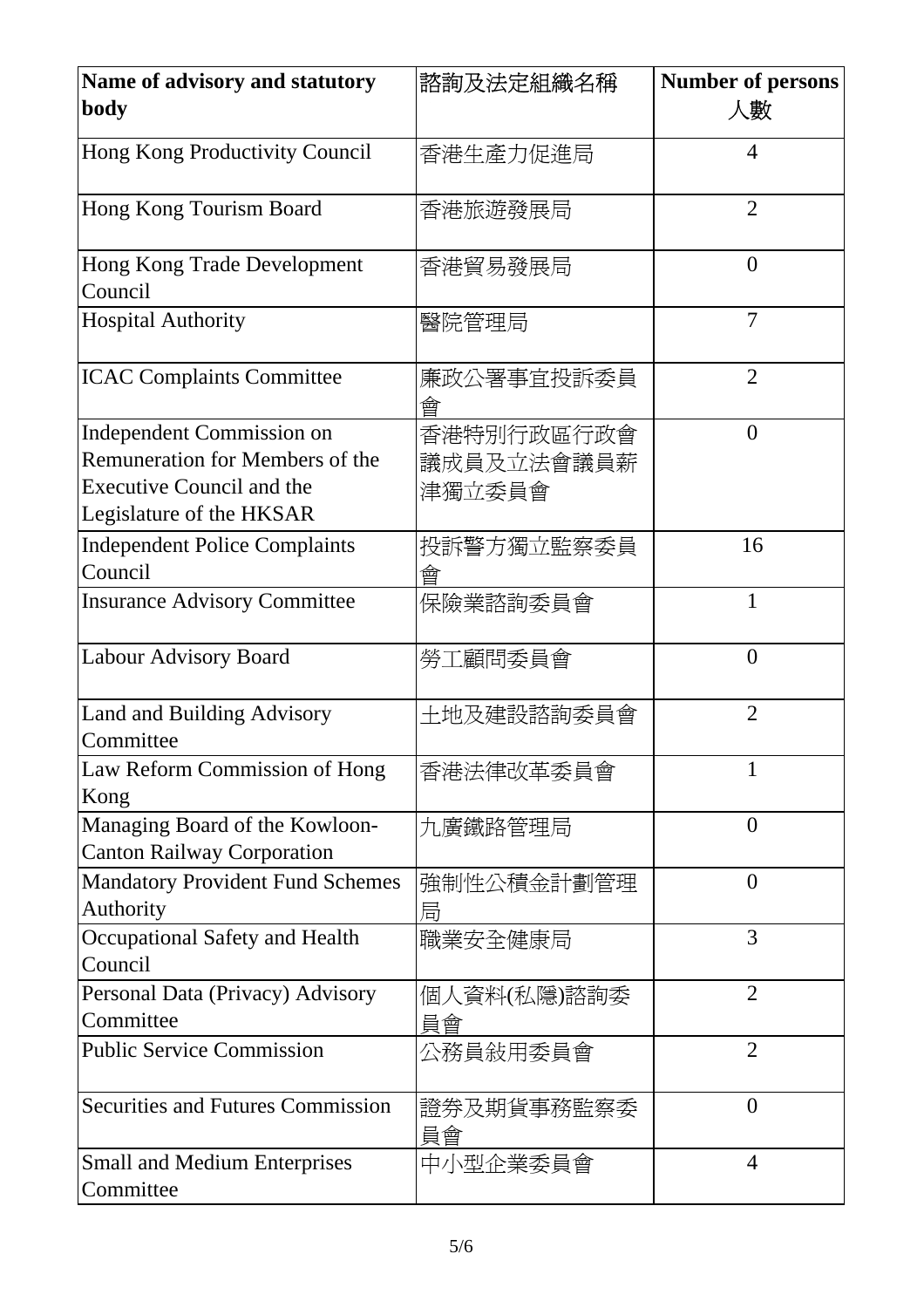| Name of advisory and statutory<br>body                                                     | 諮詢及法定組織名稱            | <b>Number of persons</b><br>人數 |
|--------------------------------------------------------------------------------------------|----------------------|--------------------------------|
| Social Welfare Advisory Committee                                                          | 社會福利諮詢委員會            | 7                              |
| <b>Sports Commission</b>                                                                   | 體育委員會                | $\overline{0}$                 |
| <b>Standing Commission on Civil</b><br>Service Salaries and Conditions of<br>Service       | 公務員薪俸及服務條件<br>常務委員會  | 1                              |
| <b>Standing Committee on Directorate</b><br><b>Salaries and Conditions of Service</b>      | 首長級薪俸及服務條件<br>常務委員會  | 1                              |
| <b>Standing Committee on Disciplined</b><br>Services Salaries and Conditions of<br>Service | 紀律人員薪俸及服務條<br>件常務委員會 | $\overline{2}$                 |
| <b>Standing Committee on Judicial</b><br><b>Salaries and Conditions of Service</b>         | 司法人員薪俸及服務條<br>件常務委員會 | $\overline{0}$                 |
| <b>Town Planning Board</b>                                                                 | 城市規劃委員會              | $\overline{7}$                 |
| Trade and Industry Advisory Board                                                          | 工業貿易諮詢委員會            | $\overline{2}$                 |
| <b>Transport Advisory Committee</b>                                                        | 交通諮詢委員會              | 3                              |
| <b>University Grants Committee</b>                                                         | 大學教育資助委員會            | 3                              |
| <b>Vocational Training Council</b>                                                         | 職業訓練局                | 5                              |
| <b>Women's Commission</b>                                                                  | 婦女事務委員會              | 14                             |
|                                                                                            | Total 總計             | 273                            |

Note: The organization, terms of reference and membership of the Commission on Strategic Development are currently under review.

註:策略發展委員會現正檢討其組織、職權範圍及成員組合。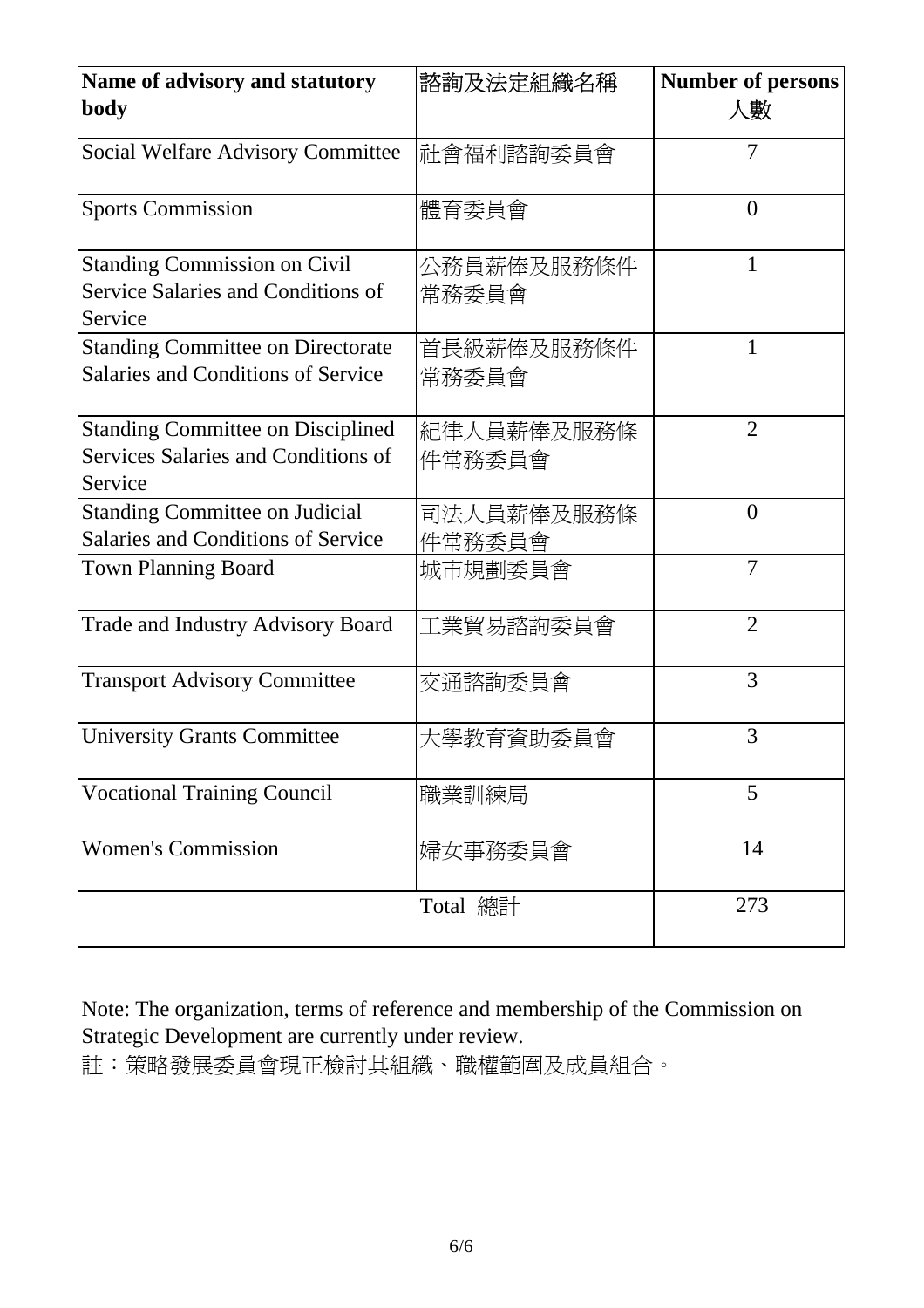## **Annex 5** 附件**5**

#### **Aggregate Statistics on the occupation/profession of appointed non-official male members of ASBs (Position as at 31 March 2005)** 諮詢及法定組織非官方的男性委任成員的職業**/**專業的統計數字

|                                     |        | <b>Number of persons</b> |
|-------------------------------------|--------|--------------------------|
| <b>Profession</b>                   | 職業類別   | 人數                       |
| Education                           | 教育界    | 290                      |
| Engineering                         | :程界    | 253                      |
| Commercial                          | 商界     | 247                      |
| <b>Higher Education</b>             | 高等教育界  | 241                      |
| Legal                               | 法律界    | 231                      |
| Industry                            | 工業界    | 147                      |
| <b>Social Welfare</b>               | 社會福利界  | 132                      |
| <b>Real Estate and Construction</b> | 地產及建造界 | 130                      |
| Transport                           | 航運交通界  | 124                      |
| Medical                             | 醫學界    | 114                      |
| <b>Wholesale and Retail</b>         | 批發及零售界 | 104                      |
| Accountancy                         | 會計界    | 86                       |
| <b>Banking</b>                      | 銀行界    | 84                       |
| <b>Financial Services</b>           | 金融服務界  | 84                       |
| <b>Information Technology</b>       | 資訊科技界  | 81                       |
| Architectural                       | 建築界    | 79                       |
| <b>Import and Export</b>            | 進出口界   | 66                       |
| Insurance                           | 保險界    | 57                       |
| Catering                            | 飲食界    | 53                       |
| Labour                              | 勞工界    | 44                       |
| Surveying                           | 測量界    | 43                       |
| <b>Textile and Garment</b>          | 紡織及製衣界 | 43                       |
| <b>Health Services</b>              | 衞生服務界  | 33                       |
| <b>Agriculture and Fisheries</b>    | 漁農界    | 32                       |
| <b>Chinese Medicine</b>             | 中醫界    | 29                       |
| Tourism                             | 旅遊界    | 23                       |
| Performing Arts                     | 演藝界    | 17                       |
| Hotel                               | 酒店界    | 13                       |
| Publication                         | 出版界    | 13                       |
| Religious                           | 宗教界    | 13                       |

# **(**截至二零零五年三月三十一日為止**)**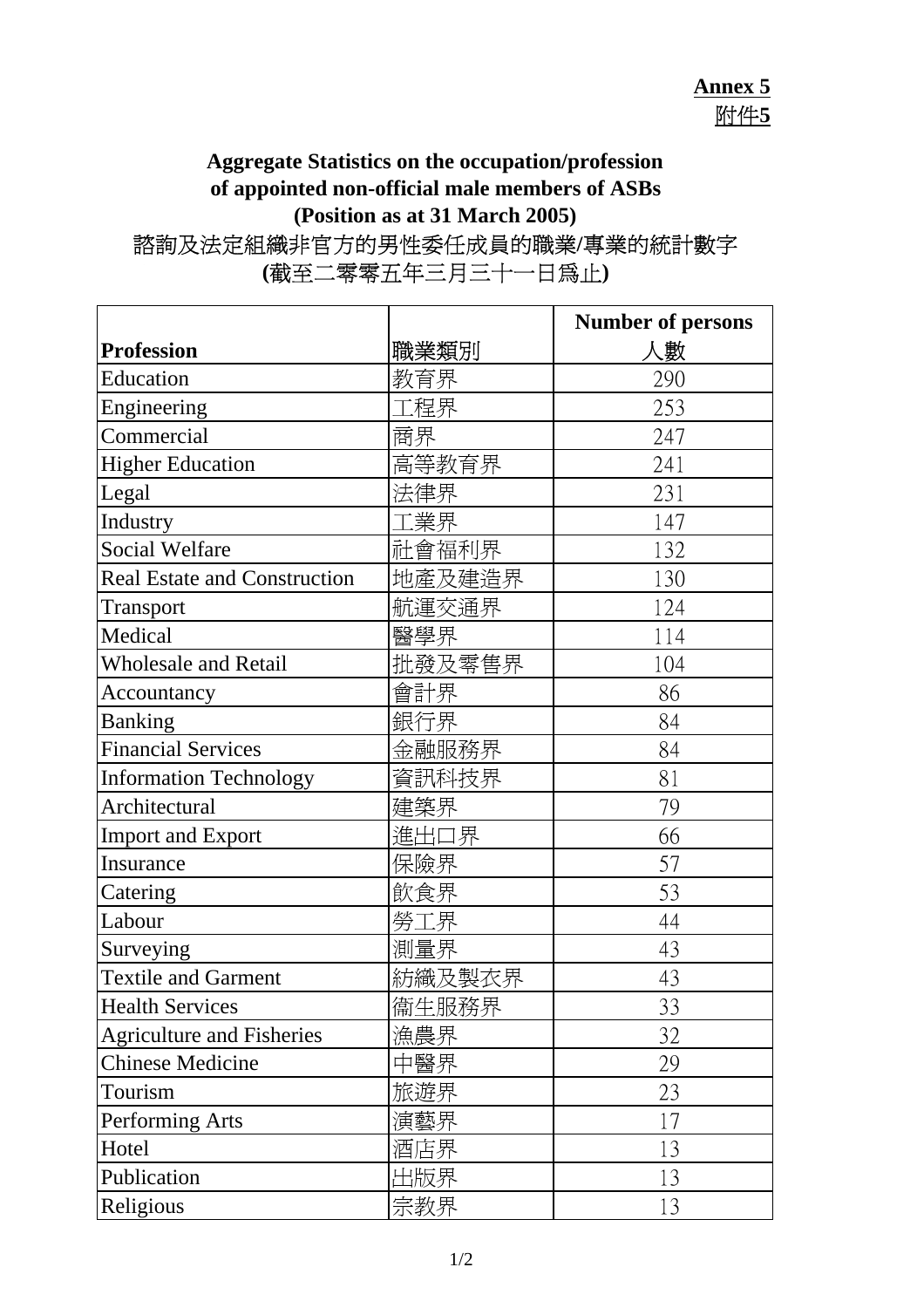|                   |           | <b>Number of persons</b> |
|-------------------|-----------|--------------------------|
| <b>Profession</b> | 職業類別      | 、數                       |
| Culture           | 文化界       |                          |
| <b>Sports</b>     | 體育界       |                          |
| Pharmacist        | 藥劑界       |                          |
| Planning          | 規劃界       |                          |
| <b>Others</b>     | 其他        | 372                      |
| Unknown (Note)    | 沒有資料<br>註 | 542                      |
|                   | Total 總計  | 851                      |

Note: Data subjects have not provided information on their occupation/profession. 註: 資料當事人沒有提供有關其職業的資料。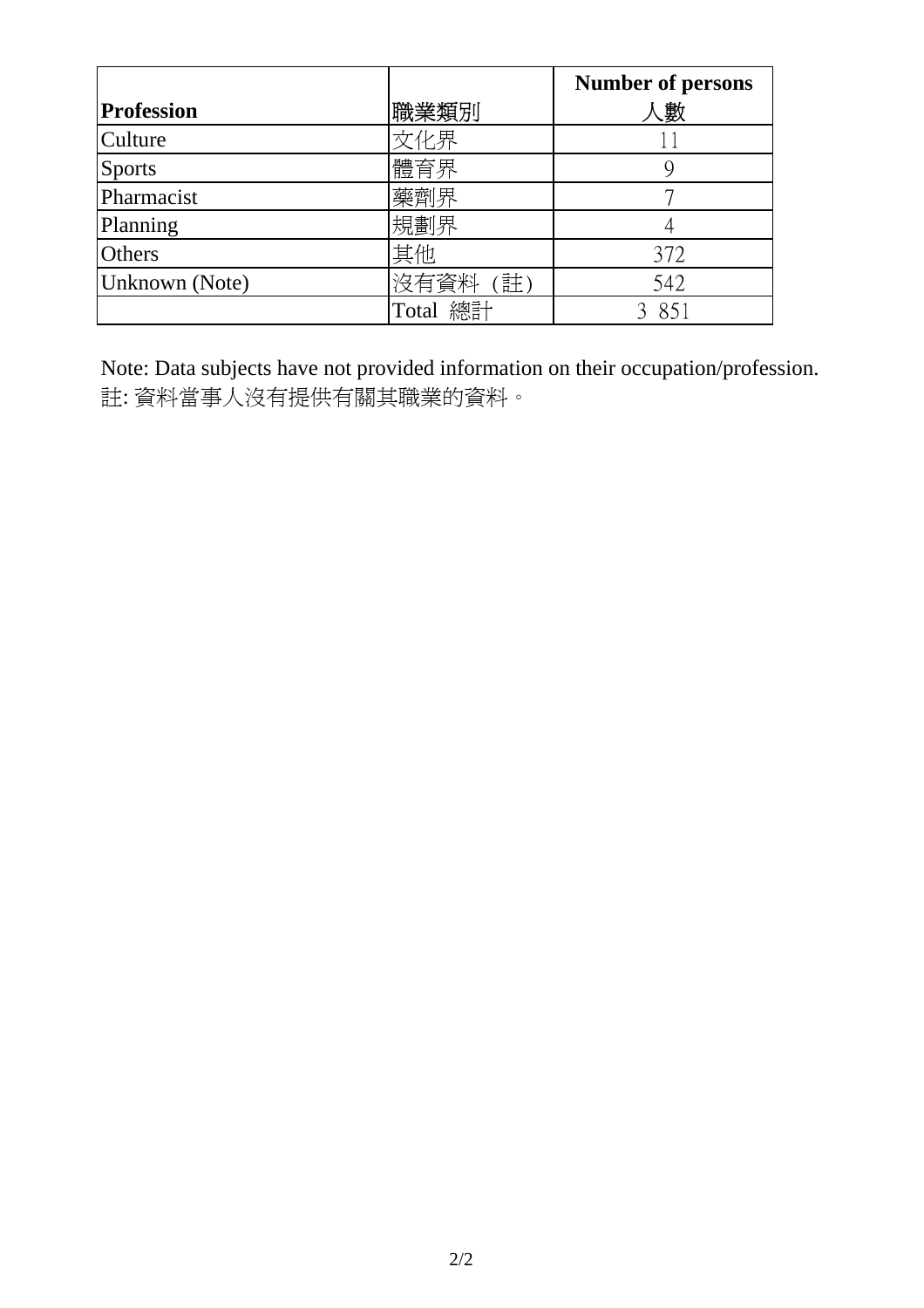#### **The affiliations to political parties/political groups of the 21 non-official members appointed to ASBs serving on more than six boards/committees (Position as at March 2005)**

## 21名在超過六個委員會擔任非官方的委任成員與政黨/政團的聯繫 (截至二零零五年三月為止)

| Political affiliations                                                 | 政治聯繫     | Number of<br>persons<br>、數 |
|------------------------------------------------------------------------|----------|----------------------------|
| Democratic Alliance for the<br>Betterment and Progress of Hong<br>Kong | 民主建港協進聯盟 |                            |
| Not available (Note)                                                   | 沒有資料(附註) | 19                         |

Note : We do not require appointees to provide information on their political affiliations. Of the 21 members in question, only two have provided such information to our Central Personality Index database.

附註: 我們並無要求委任成員提供其政治聯繫的資料。在該 21名成員當中, 只有兩名成員向我們的中央名冊資料庫提供有關資料。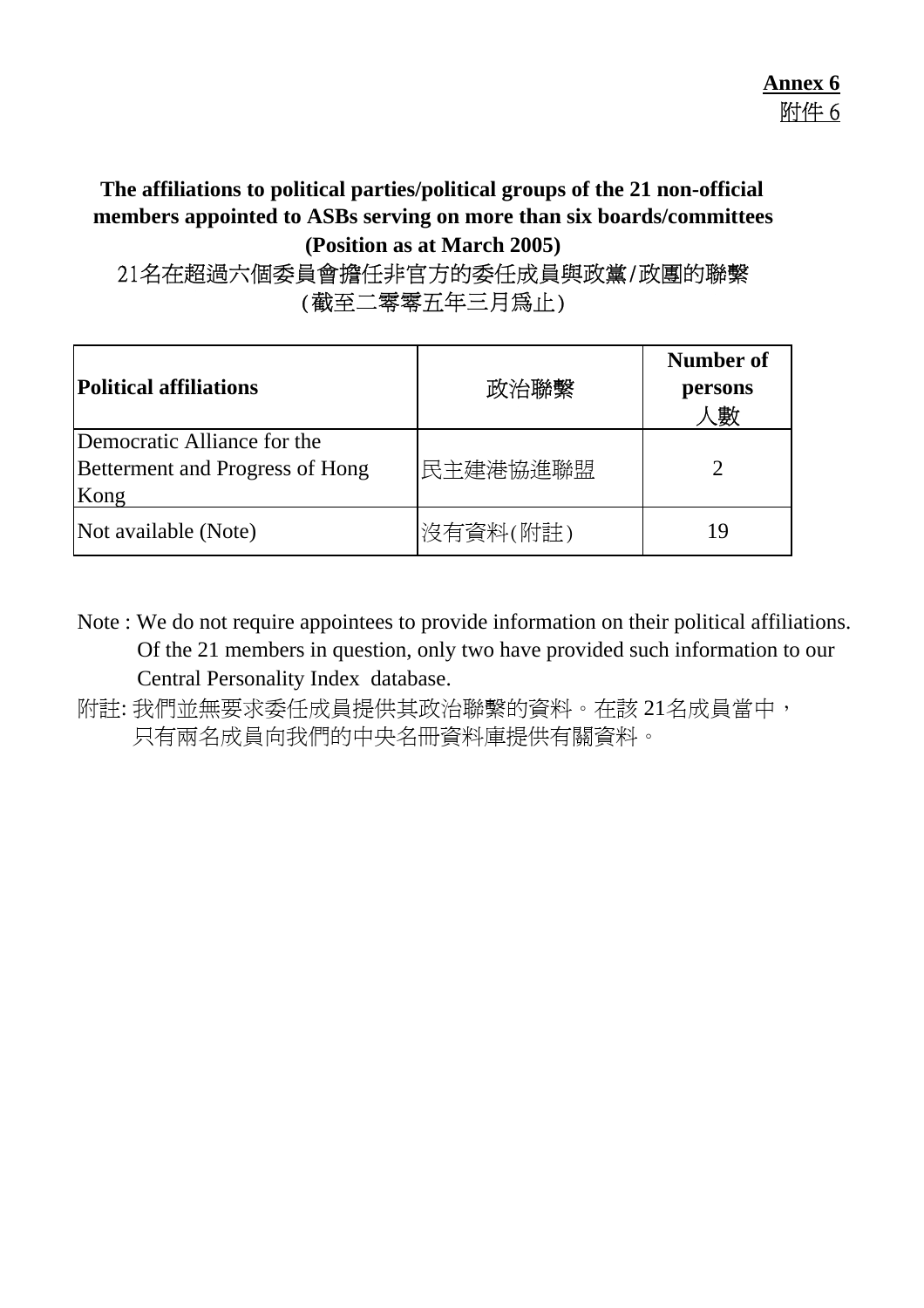**Factors that the Administration had taken into consideration in concluding that the Administration should not require an appointee to disclose, on a compulsory basis, sensitive personal data relating to his/her affiliations to political parties/political groups** 

 In collecting personal information by means of the curriculum vitae (CV) form, we have to comply with the provisions of the Personal Data (Privacy) Ordinance (Cap. 486, Laws of Hong Kong). According to Data Protection Principle 1, personal data shall not be collected unless the data are adequate but not excessive in relation to the purpose of collection. In this connection, one of the purposes of collecting personal data by way of the CV form is for activities relating to Government appointments.

2. Appointments to public sector advisory and statutory bodies (ASBs) are made on the basis of the merits of the individual concerned, taking into account one's ability, expertise, experience, integrity and commitment to public service. We do not appoint ASB members on the ground of their political affiliations. As such, to demand the compulsory provision of a person's political affiliations may be in breach of Data Protection Principle 1.

3. We have also made reference to overseas practices in handling sensitive personal data. Directive 95/46/EC of the European Parliament and of the Council of 24 October 1995 on the protection of individuals with regard to the processing of personal data and on the free movement of such data requires Member States to prohibit the processing of personal data revealing racial or ethnic origin, political opinions, religious or philosophical beliefs, trade-union membership, and the processing of data concerning health or sex life. The provision shall not apply where :

(a) the data subject has given his explicit consent to the processing of those data; or